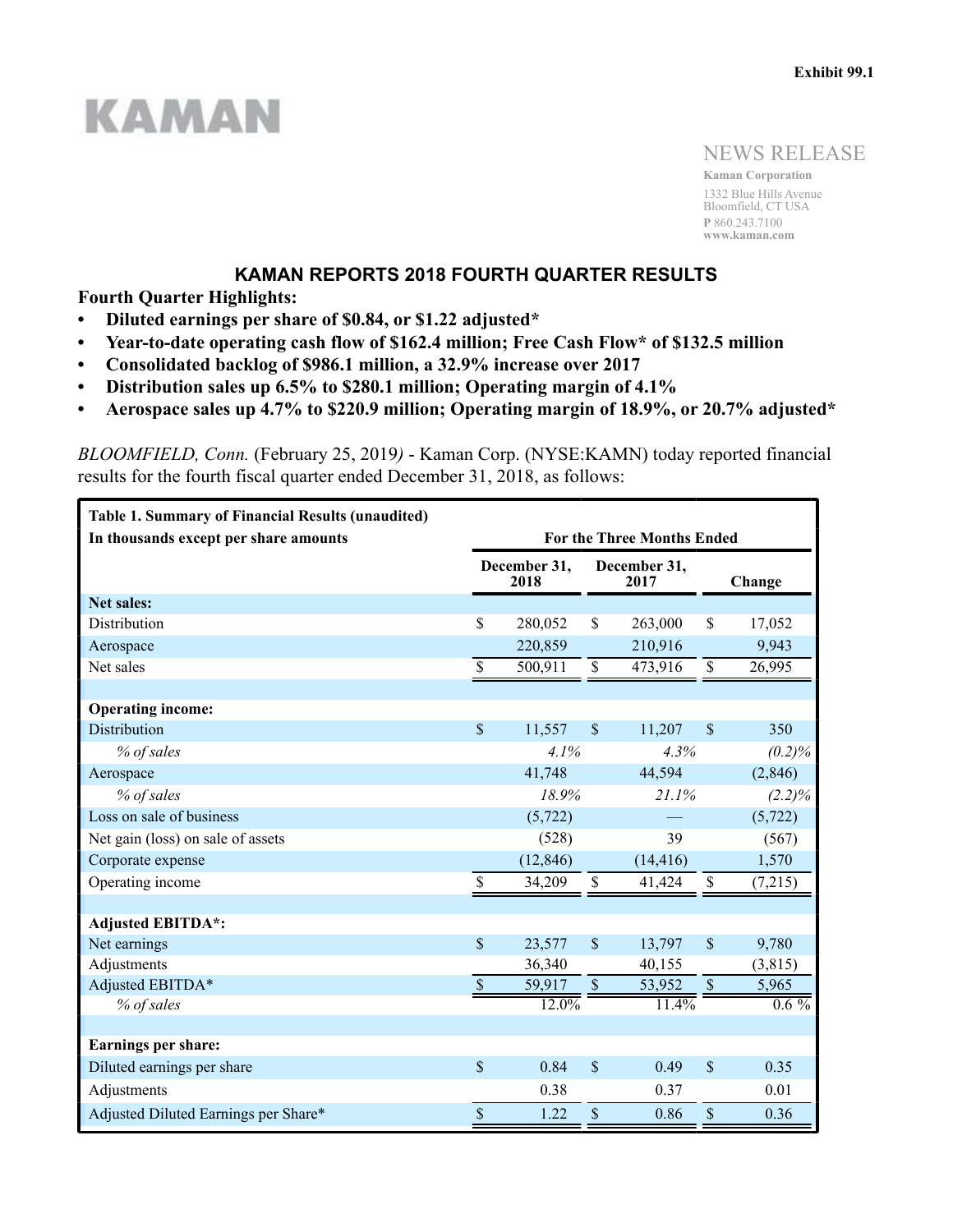Neal J. Keating, Chairman, President and Chief Executive Officer, commented, "We ended 2018 with strong top line growth at both segments, increasing sales for the quarter by 5.7% to over \$500 million and achieving consolidated gross margins of 30.3%. Diluted earnings per share in the fourth quarter of \$0.84 exceeded expectations, in part due to the shipment of JPF DCS safe and arm devices in December. Our results included a number of one-time charges in the quarter. When adjusted for these items, our adjusted diluted earnings per share was \$1.22, a 41.9% increase over the adjusted results in the fourth quarter of 2017.

At Distribution, we continued to see strong organic sales growth, with sales per sales day\* in the quarter up 6.5% over the prior year. This was the highest fourth quarter daily sales rate since 2014 and helped drive our full year sales per sales day\* growth of 5.0%. Operating margin was 4.1% for the quarter and we ended 2018 with full year operating margins of 4.5%, or 4.6% adjusted\*. A number of items impacted our full year operating profit performance when compared to 2017, including higher group health costs, costs associated with our one-time employee tax incentive and higher freight costs, which in total had an impact of approximately 30 bps.

At Aerospace, sales increased 4.7% when compared to the fourth quarter of 2017. Sales for specialty bearings products were strong in the quarter, with performance benefiting from the work performed to overcome the supplier issues that impacted results in the third quarter. Prior to year-end we received government export approval for our \$48 million JPF DCS contract, and shipped a portion of this order in December, with delivery of the balance of the order expected in the first quarter of 2019. Also, during the quarter we secured three new K-MAX® contracts and successfully delivered three aircraft in the period with a total of five for the year. Operating margin of 18.9%, or 20.7% adjusted\*, for the quarter benefited from the sales mix, offset by a number of costs, including costs associated with restructuring actions. These restructuring actions will help strengthen the performance at Aerospace through improved capacity utilization and operational efficiency.

We enter 2019 with positive momentum at both segments. Results at Distribution will benefit from the full year impact of recent corporate account wins and savings from the cost reduction actions taken in 2018. Aerospace enters 2019 with significant backlog and increased order rates across several of our products and programs and, when coupled with the actions we have taken to improve operating profit performance, is well positioned to benefit from its diverse mix of commercial and defense programs. And our cash flow performance for 2019 is expected to continue the recent trend of strong cash flow generation and we remain active in our corporate development activities."

Chief Financial Officer, Robert D. Starr, commented, "In the fourth quarter we generated operating cash flows of \$35.0 million, or Free Cash Flows\* of \$28.7 million, and ended the year with cash flows from operations of \$162.4 million and Free Cash Flows\* of \$132.5 million. Although the full year result was slightly below expectations, 2018 Free Cash Flow\* increased 154% over the Free Cash Flow\* we generated in 2017. Our strong cash flow performance enabled us to make \$30 million of discretionary contributions to our pension plan, up \$20 million from the discretionary contributions we made in 2017, helping to improve the funded status of the plan.

In addition, we returned approximately \$41 million in capital to shareholders during the year in the form of dividends and share repurchases, a 26% increase over 2017, while paying down over \$100 million of debt. We enter 2019 with an extremely strong balance sheet and are well positioned to execute on our strategic goals.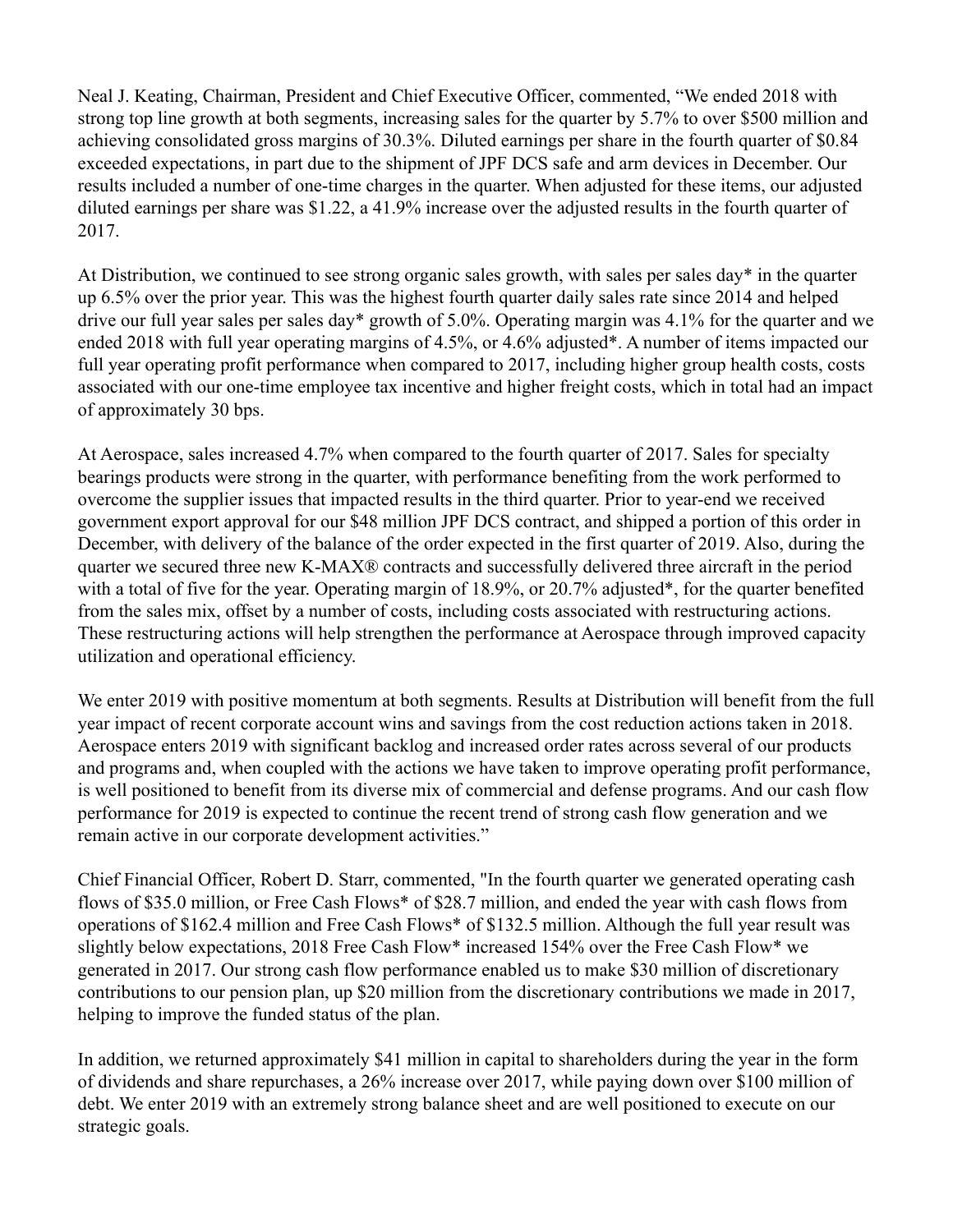Moving to our outlook for 2019, we expect overall improved results for the year due to an increase in operating margin at both segments, and strong top line growth at Distribution. The approximately 11% increase in the mid-point of expected segment operating income for 2019 is expected to be largely offset by a below the line reduction in non-cash pension and post-retirement benefit income.

At Distribution, we expect sales in the range of \$1.19 billion to \$1.22 billion, an implied growth rate of 6.0% at the midpoint of the range. Top line performance will benefit from our corporate account wins reaching their full-year run rate in 2019, as well as a number of other sales initiatives designed to increase market share. We expect operating margins for the segment in the range of 5.0% to 5.3%.

At Aerospace, we expect sales in the range of \$720.0 million to \$750.0 million, with operating margins of 16.5% to 17.0%. Aerospace sales performance at the mid-point will be relatively flat with the prior year, despite an approximately \$45.0 million reduction in sales resulting from lower revenue on helicopter and metallic structures programs combined with the absence of sales from Engineering Services and Tooling businesses. Sales from the remaining Aerospace business is expected to increase approximately 6.0%, highlighted by increased sales for our specialty bearings and engineered products and JPF safe and arm devices. The expected increase in operating margin will be driven by expected sales mix in 2019 and the benefit from the sale of the Engineering Services and Tooling businesses.

We expect another strong year of cash flow generation in 2019, with cash flows from operations expected to be in the range of \$105.0 million to \$125.0 million, resulting in a Free Cash Flow\* expectation in the range of \$70.0 million to \$90.0 million.

Moving to the cadence of earnings for the year, we expect less than 10% of earnings in the first quarter and approximately 40% in the fourth quarter. Similar to 2018, earnings for 2019 are expected to be largely driven by the timing of sales and profit for our specialty bearings products and JPF safe and arm devices."

# **2019 Outlook**

The Company's 2019 outlook is as follows:

- Distribution:
	- Sales of \$1.19 billion to \$1.22 billion  $\circ$
	- Operating margins of 5.0% to 5.3%  $\circ$
	- Depreciation and amortization expense of approximately \$16.0 million  $\circ$
- Aerospace:
	- $\circ$ Sales of \$720.0 million to \$750.0 million
	- $\circ$ Operating margins of 16.5% to 17.0%
	- Depreciation and amortization expense of approximately \$21.0 million
- Interest expense of approximately \$20.0 million
- Corporate expenses of approximately \$58.0 million to \$59.0 million
- Net periodic pension benefit of approximately \$1.5 million
- Estimated annualized tax rate of approximately 24.0%
- Consolidated depreciation and amortization expense of approximately \$41 million
- Capital expenditures of approximately \$35.0 million
- Cash flows from operations in the range of \$105.0 million to \$125.0 million; Free Cash Flow\* in the range of \$70.0 million to \$90.0 million
- Weighted average diluted shares outstanding of 28.1 million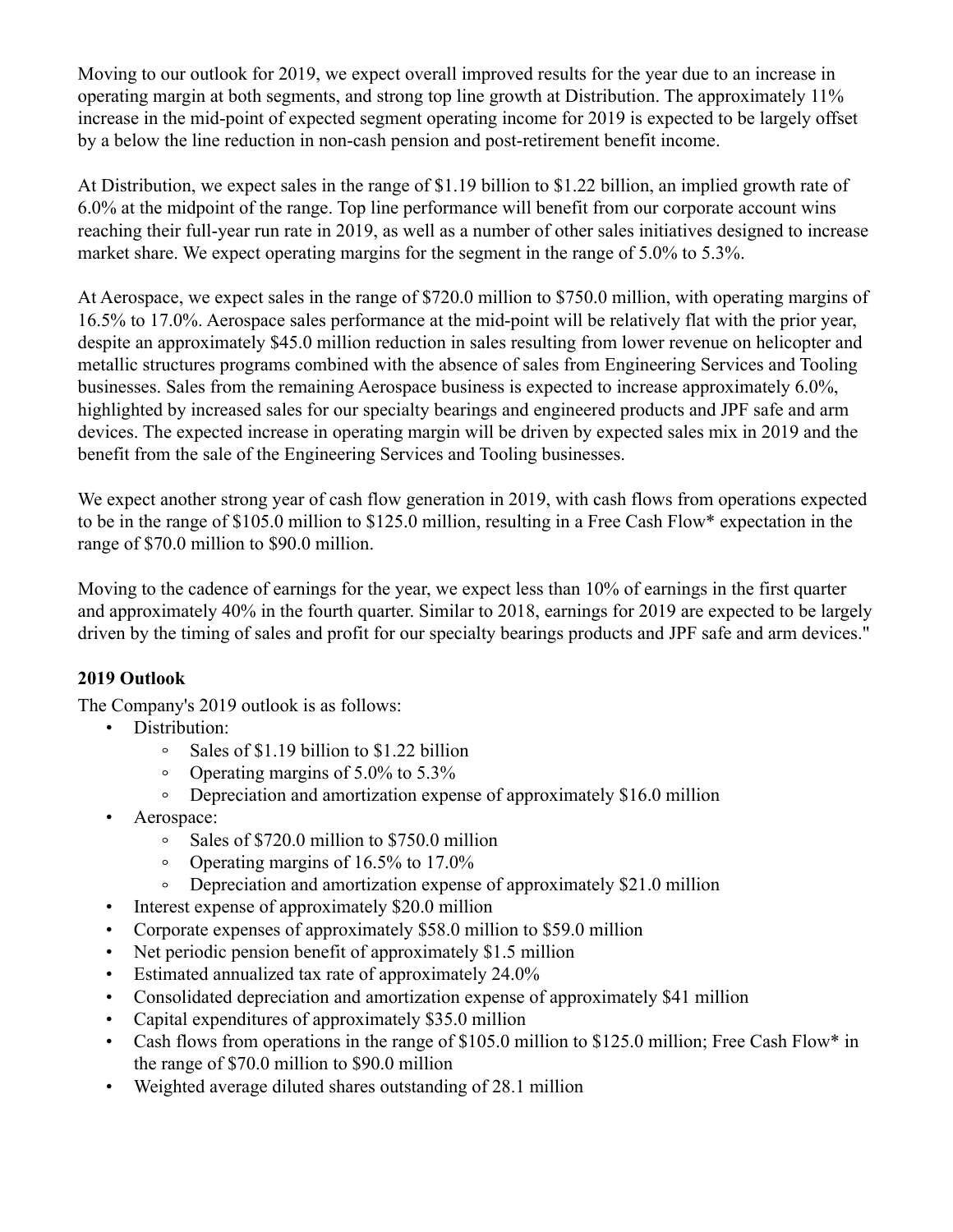## **Please see the MD&A section of the Company's Form 10-K filed with the Securities and Exchange Commission concurrently with the issuance of this release for greater detail on our results and various company programs.**

**A conference call has been scheduled for tomorrow, February 26, 2019, at 8:30 AM ET.** Listeners may access the call live by telephone at (844) 473-0975 and from outside the U.S. at (562) 350-0826 using the Conference ID: 7566935; or, via the Internet at www.kaman.com. A replay will also be available two hours after the call and can be accessed at (855) 859-2056 or (404) 537-3406 using the Conference ID: 7566935. In its discussion, management may reference certain non-GAAP financial measures related to company performance. A reconciliation of that information to the most directly comparable GAAP measures is provided in this release.

#### **About Kaman Corporation**

Kaman Corporation, founded in 1945 by aviation pioneer Charles H. Kaman, and headquartered in Bloomfield, Connecticut conducts business in the aerospace and industrial distribution markets. The company produces and markets proprietary aircraft bearings and components; super precision, miniature ball bearings; complex metallic and composite aerostructures for commercial, military and general aviation fixed and rotary wing aircraft; safe and arming solutions for missile and bomb systems for the U.S. and allied militaries; subcontract helicopter work; restoration, modification and support of our SH-2G Super Seasprite maritime helicopters; manufacture and support of our K-MAX® manned and unmanned medium-to-heavy lift helicopters. The company is a leading distributor of industrial parts, and operates approximately 220 service facilities, including distribution centers, assembly, fabrication and repair facilities across the U.S. and Puerto Rico. Kaman offers more than six million items including electro-mechanical products, bearings, power transmission, motion control and electrical and fluid power components, automation and MRO supplies to customers in virtually every industry. Additionally, Kaman provides engineering, design and support for automation, electrical, linear, hydraulic and pneumatic systems as well as belting and rubber fabrication, customized mechanical services, hose assemblies, repair, fluid analysis and motor management. More information is available at www.kaman.com.

|                                   | For the Three Months Ended |    | <b>For the Twelve Months Ended</b> |               |                      |               |                      |
|-----------------------------------|----------------------------|----|------------------------------------|---------------|----------------------|---------------|----------------------|
|                                   | December 31.<br>2018       |    | December 31.<br>2017               |               | December 31.<br>2018 |               | December 31,<br>2017 |
| <b>Net sales:</b>                 |                            |    |                                    |               |                      |               |                      |
| Distribution                      | \$<br>280,052              | S  | 263,000                            | <sup>\$</sup> | 1,139,431            | <sup>\$</sup> | 1,080,965            |
| Aerospace                         | 220,859                    |    | 210,916                            |               | 735,994              |               | 724,944              |
| Net sales                         | 500,911                    |    | 473,916                            |               | 1,875,425            | <b>S</b>      | 1,805,909            |
|                                   |                            |    |                                    |               |                      |               |                      |
| <b>Operating income:</b>          |                            |    |                                    |               |                      |               |                      |
| <b>Distribution</b>               | \$<br>11,557               | -S | 11,207                             | <sup>S</sup>  | 51,529               | -S            | 51,372               |
| Aerospace                         | 41,748                     |    | 44,594                             |               | 94,357               |               | 117,654              |
| Loss on sale of business          | (5, 722)                   |    |                                    |               | (5, 722)             |               |                      |
| Net gain (loss) on sale of assets | (528)                      |    | 39                                 |               | 1,700                |               | 256                  |
| Corporate expense                 | (12, 846)                  |    | (14, 416)                          |               | (58, 800)            |               | (58, 163)            |
| Operating income                  | 34,209                     |    | 41,424                             |               | 83,064               |               | 111,119              |
|                                   |                            |    |                                    |               |                      |               |                      |

#### **Table 2. Summary of Segment Information (in thousands) (unaudited)**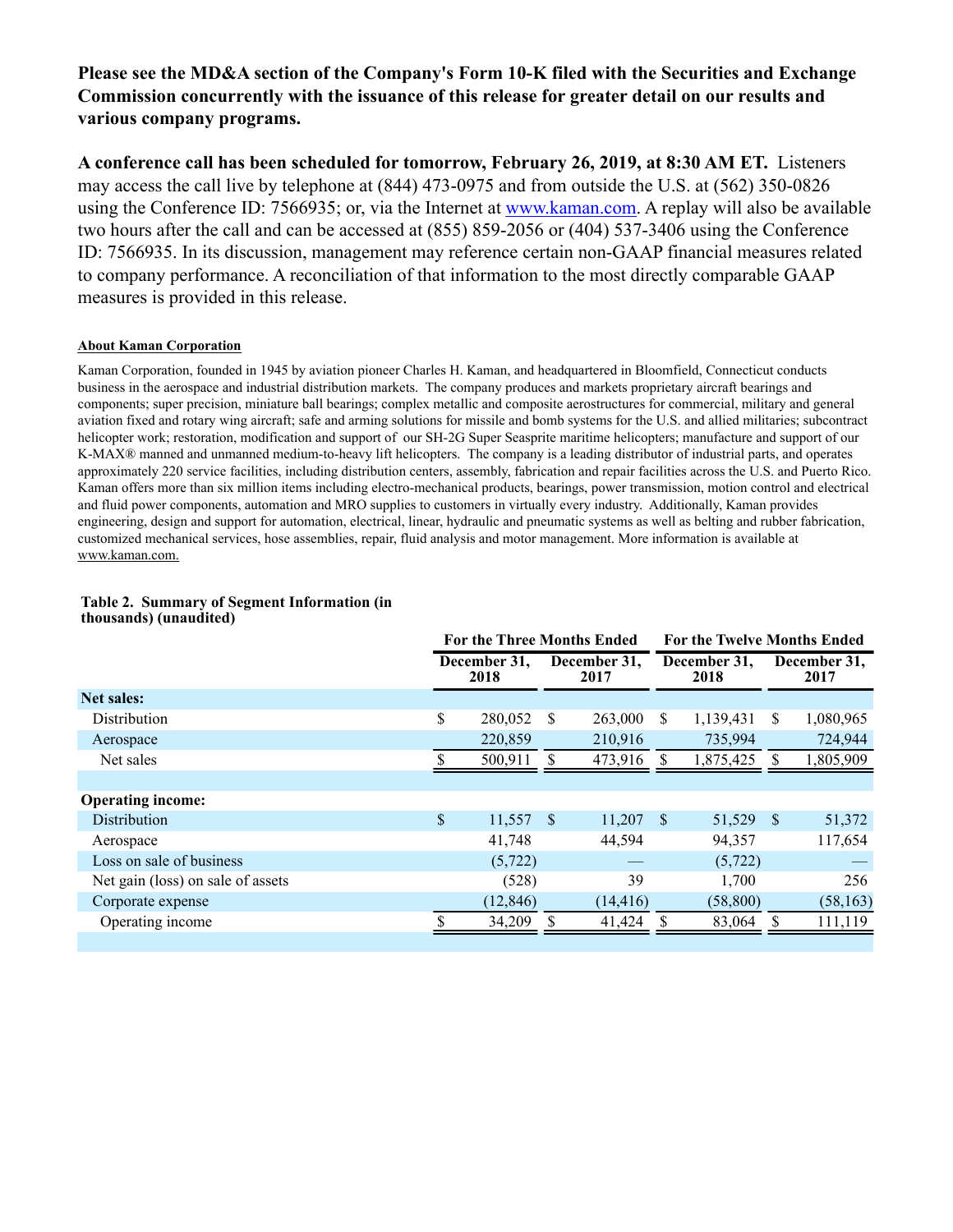#### **Table 3. Depreciation and Amortization by Segment (in thousands) (unaudited)**

|                                       |   | <b>For the Three Months Ended</b> |  | <b>For the Twelve Months Ended</b>           |  |                      |  |        |
|---------------------------------------|---|-----------------------------------|--|----------------------------------------------|--|----------------------|--|--------|
|                                       |   | December 31,<br>2018              |  | December 31,<br>December 31.<br>2018<br>2017 |  | December 31,<br>2017 |  |        |
| <b>Depreciation and Amortization:</b> |   |                                   |  |                                              |  |                      |  |        |
| Distribution                          | S | 3,734                             |  | $3,548$ \$                                   |  | 14,154               |  | 15,083 |
| Aerospace                             |   | 5,945                             |  | 6,128                                        |  | 24,506               |  | 23,717 |
| Corporate                             |   | 850                               |  | 876                                          |  | 3.369                |  | 3,671  |
| <b>Consolidated Total</b>             |   | 10.529                            |  | 10.552                                       |  | 42,029               |  | 42.471 |

## **Non-GAAP Measures Disclosure**

Management believes that the Non-GAAP (i.e. Financial measures that are noted computed in accordance with Generally Accepted Accounting Principles) financial measures identified by an asterisk (\*) used in this release or in other disclosures provide important perspectives into the Company's ongoing business performance. The Company does not intend for the information to be considered in isolation or as a substitute for the related GAAP measures. Other companies may define the measures differently. We define the Non-GAAP measures used in this release and other disclosures as follows:

**Organic Sales** - Organic Sales is defined as "Net Sales" less sales derived from acquisitions completed during the preceding twelve months. We believe that this measure provides management and investors with a more complete understanding of underlying operating results and trends of established, ongoing operations by excluding the effect of acquisitions, which can obscure underlying trends. We also believe that presenting Organic Sales separately for our segments provides management and investors with useful information about the trends impacting our segments and enables a more direct comparison to other businesses and companies in similar industries. Management recognizes that the term "Organic Sales" may be interpreted differently by other companies and under different circumstances. No other adjustments were made during the three-month and twelve-month fiscal periods ended December 31, 2018 and December 31, 2017. The following table illustrates the calculation of Organic Sales using the GAAP measure, "Net Sales".

|                          | <b>For the Three Months Ended</b> |         |                      |         |                      | <b>For the Twelve Months Ended</b> |    |                      |  |  |
|--------------------------|-----------------------------------|---------|----------------------|---------|----------------------|------------------------------------|----|----------------------|--|--|
|                          | December 31.<br>2018              |         | December 31,<br>2017 |         | December 31,<br>2018 |                                    |    | December 31,<br>2017 |  |  |
| Distribution             |                                   |         |                      |         |                      |                                    |    |                      |  |  |
| Net sales                | \$                                | 280,052 | \$                   | 263,000 | S.                   | 1,139,431                          | \$ | 1,080,965            |  |  |
| <b>Acquisition Sales</b> |                                   |         |                      |         |                      |                                    |    |                      |  |  |
| Organic Sales            |                                   | 280,052 | \$                   | 263,000 | \$                   | 1,139,431                          | \$ | 1,080,965            |  |  |
| Aerospace                |                                   |         |                      |         |                      |                                    |    |                      |  |  |
| Net sales                | \$                                | 220,859 | \$                   | 210,916 | \$                   | 735,994                            | \$ | 724,944              |  |  |
| <b>Acquisition Sales</b> |                                   |         |                      |         |                      |                                    |    |                      |  |  |
| Organic Sales            |                                   | 220,859 | \$                   | 210,916 | \$                   | 735,994                            | \$ | 724,944              |  |  |
| Consolidated             |                                   |         |                      |         |                      |                                    |    |                      |  |  |
| Net sales                | \$                                | 500,911 | \$                   | 473,916 | \$                   | 1,875,425                          | \$ | 1,805,909            |  |  |
| <b>Acquisition Sales</b> |                                   |         |                      |         |                      |                                    |    |                      |  |  |
| Organic Sales            | \$                                | 500,911 | \$                   | 473,916 | S                    | 1,875,425                          | S  | 1,805,909            |  |  |

#### **Table 4. Organic Sales (in thousands) (unaudited)**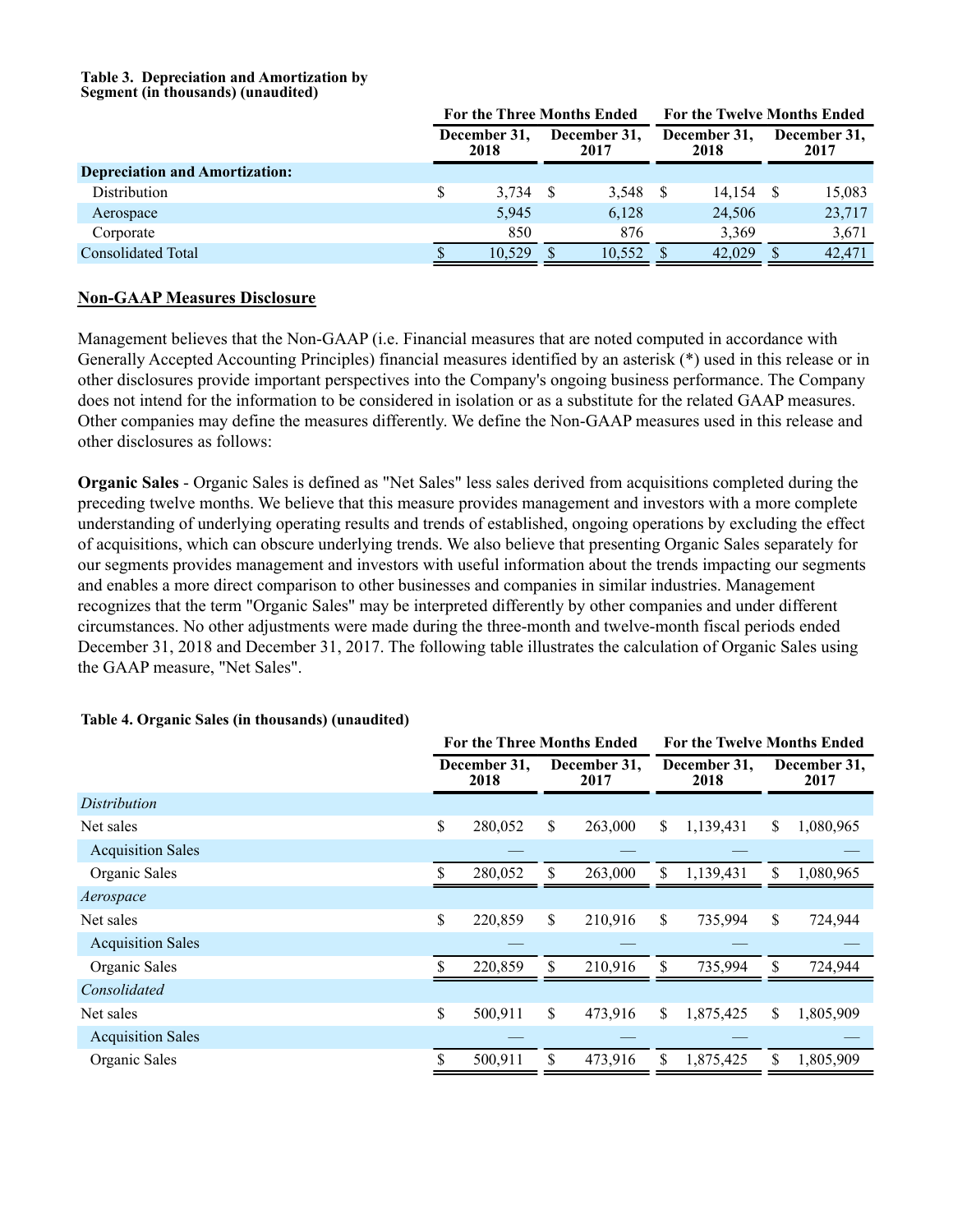**Organic Sales per Sales Day** - Organic Sales per Sales Day is defined as GAAP "Net sales of the Distribution segment" less sales derived from acquisitions completed during the preceding twelve months divided by the number of Sales Days in a given period. Sales days ("Sales Days") are the days that the Distribution segment's branch locations were open for business and exclude weekends and holidays. Management believes Organic Sales per Sales Day provides an important perspective on how net sales may be impacted by the number of days the segment is open for business and provides a basis for comparing periods in which the number of Sales Days differs.

The following table illustrates the calculation of Organic Sales per Sales Day using "Net sales: Distribution" from the "Segment and Geographic Information" footnote in the "Notes to Consolidated Financial Statements" included in the Company's Form 10-K filed with the Securities and Exchange Commission on February 25, 2019.

| Table 5. Distribution - Organic Sales Per<br>Sales Day (in thousands, except days)<br>(unaudited) |             |              | <b>For the Three Months Ended</b> |                           |                          |              | <b>For the Twelve Months Ended</b> |      |                          |
|---------------------------------------------------------------------------------------------------|-------------|--------------|-----------------------------------|---------------------------|--------------------------|--------------|------------------------------------|------|--------------------------|
|                                                                                                   |             |              | December 31,<br>2018              |                           | December 31,<br>2017     |              | December 31,<br>2018               |      | December 31,<br>2017     |
|                                                                                                   |             |              |                                   |                           | (in thousands)           |              |                                    |      |                          |
| Current period                                                                                    |             |              |                                   |                           |                          |              |                                    |      |                          |
| Net sales                                                                                         |             | \$           | 280,052                           | \$                        | 263,000                  | S.           | 1,139,431                          | \$   | 1,080,965                |
| Sales days                                                                                        |             |              | 62                                |                           | 62                       |              | 253                                |      | 252                      |
| Sales per Sales Day for the current period                                                        | $\rm{a}$    | $\mathbb S$  | 4,517                             | \$                        | 4,242                    | \$           | 4,504                              | \$   | 4,290                    |
|                                                                                                   |             |              |                                   |                           |                          |              |                                    |      |                          |
| Prior period                                                                                      |             |              |                                   |                           |                          |              |                                    |      |                          |
| Net sales from the prior year                                                                     |             | $\mathbb{S}$ | 263,000                           | $\boldsymbol{\mathsf{S}}$ | 257,218                  | $\mathbb{S}$ | 1,080,965                          | \$   | 1,106,322                |
| Sales days from the prior year                                                                    |             |              | 62                                |                           | 61                       |              | 252                                |      | 253                      |
| Sales per Sales day from the prior year                                                           | $\mathbf b$ | \$           | 4,242                             | $\$$                      | 4,217                    | \$           | 4,290                              | $\$$ | 4,373                    |
|                                                                                                   |             |              |                                   |                           |                          |              |                                    |      |                          |
| $%$ change                                                                                        | $(a-b)=b$   |              | 6.5%                              |                           | 0.6%                     |              | 5.0%                               |      | (1.9)%                   |
| <b>Table 6. Distribution - Sales Days</b>                                                         |             |              | <b>First</b><br>Quarter           |                           | <b>Second</b><br>Quarter |              | <b>Third</b><br>Quarter            |      | <b>Fourth</b><br>Quarter |
| <b>Distribution Sales Days</b>                                                                    |             |              |                                   |                           |                          |              |                                    |      |                          |
| 2019 Sales Days by quarter                                                                        |             |              | 63                                |                           | 64                       |              | 63                                 |      | 63                       |
| 2018 Sales Days by quarter                                                                        |             |              | 64                                |                           | 64                       |              | 63                                 |      | 62                       |
| 2017 Sales Days by quarter                                                                        |             |              | 64                                |                           | 64                       |              | 62                                 |      | 62                       |

**Adjusted EBITDA** - Adjusted EBITDA is defined as net earnings before interest, taxes, other expense (income), net, depreciation and amortization and certain items that are not indicative of the operating performance of the Company's segments or corporate function for the period presented. Adjusted EBITDA differs from net earnings, as calculated in accordance with GAAP, in that it excludes interest expense, net, income tax expense, depreciation and amortization, other expense (income), net and certain items that are not indicative of the operating performance of the Company's segments or corporate function for the period presented. We have made numerous investments in our business, such as acquisitions and capital expenditures, including facility improvements, new machinery and equipment, improvements to our information technology infrastructure and new ERP systems, which we have adjusted for in Adjusted EBITDA. Adjusted EBITDA also does not give effect to cash used for debt service requirements and thus does not reflect funds available for distributions, reinvestments or other discretionary uses.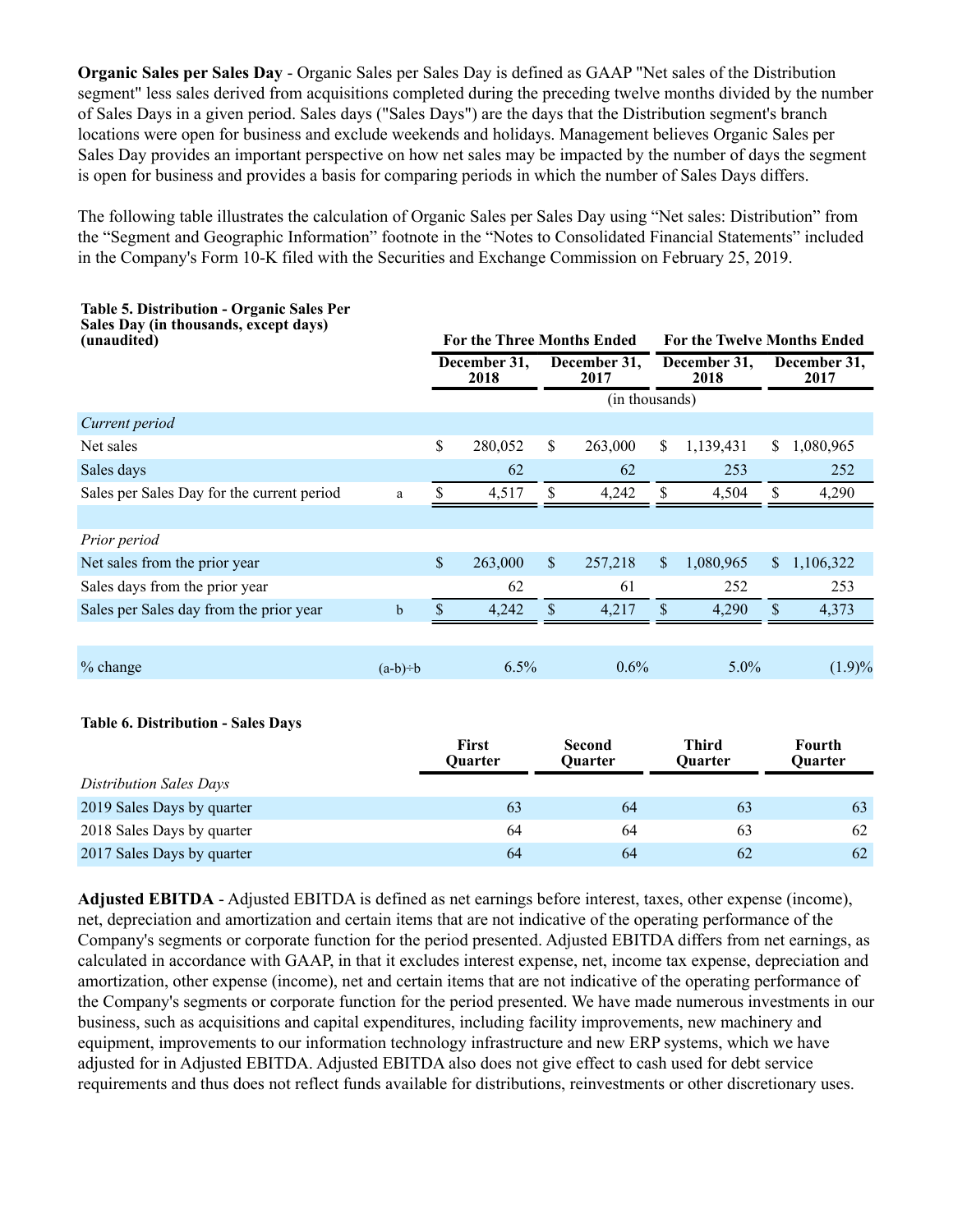Management believes Adjusted EBITDA provides an additional perspective on the operating results of the organization and its earnings capacity and helps improve the comparability of our results between periods because it provides a view of our operations that excludes items that management believes are not reflective of operating performance, such as items traditionally removed from net earnings in the calculation of EBITDA as well as Other expense (income), net and certain items that are not indicative of the operating performance of the Company's segments or corporate function for the period presented. Adjusted EBITDA is not presented as an alternative measure of operating performance, as determined in accordance with GAAP. No other adjustments were made during the three-month and twelve-month fiscal periods ended December 31, 2018 and December 31, 2017. The following table illustrates the calculation of Adjusted EBITDA using GAAP measures:

|                                                                            | <b>For the Three Months Ended</b> |                      |               |                      |               | For the Twelve Months Ended |             |                      |  |  |
|----------------------------------------------------------------------------|-----------------------------------|----------------------|---------------|----------------------|---------------|-----------------------------|-------------|----------------------|--|--|
|                                                                            |                                   | December 31,<br>2018 |               | December 31,<br>2017 |               | December 31,<br>2018        |             | December 31,<br>2017 |  |  |
| <b>Adjusted EBITDA</b>                                                     |                                   |                      |               |                      |               |                             |             |                      |  |  |
| <b>Consolidated Results</b>                                                |                                   |                      |               |                      |               |                             |             |                      |  |  |
| <b>Sales</b>                                                               | \$                                | 500,911              | $\mathbf{\$}$ | 473,916              | \$            | 1,875,425                   | \$          | 1,805,909            |  |  |
|                                                                            |                                   |                      |               |                      |               |                             |             |                      |  |  |
| Net earnings                                                               | \$                                | 23,577               | \$            | 13,797               | $\mathcal{S}$ | 54,169                      | \$          | 49,826               |  |  |
| Interest expense, net                                                      | $\mathcal{S}$                     | 4,658                | $\mathsf{\$}$ | 5,035                | $\mathsf{\$}$ | 20,097                      | $\sqrt{\ }$ | 20,581               |  |  |
| Income tax expense                                                         |                                   | 9,041                |               | 23,518               |               | 21,068                      |             | 44,552               |  |  |
| Other expense (income), net                                                |                                   | 17                   |               | (73)                 |               | (143)                       |             | (784)                |  |  |
| Depreciation and amortization                                              |                                   | 10,529               |               | 10,552               |               | 42,029                      |             | 42,471               |  |  |
| Other Adjustments:                                                         |                                   |                      |               |                      |               |                             |             |                      |  |  |
| Restructuring and severance costs                                          |                                   | 2,704                |               | 355                  |               | 8,008                       |             | 2,855                |  |  |
| Non-cash intangible asset impairment charge                                |                                   |                      |               |                      |               | 10,039                      |             |                      |  |  |
| Non-cash write-off of inventory                                            |                                   |                      |               |                      |               | 709                         |             |                      |  |  |
| Employee tax-related matters in foreign operations                         |                                   | 1,761                |               |                      |               | 3,040                       |             |                      |  |  |
| Cost associated with corporate development<br>activities                   |                                   | 1,247                |               |                      |               | 3,409                       |             |                      |  |  |
| Cost associated with senior executive retirement                           |                                   |                      |               | 768                  |               |                             |             | 2,882                |  |  |
| Loss on sale of U.K. Tooling business                                      |                                   | 5,722                |               |                      |               | 5,722                       |             |                      |  |  |
| Loss on sale of assets and liabilities of Engineering<br>Services business |                                   | 661                  |               |                      |               | 661                         |             |                      |  |  |
| Gain on the sale of land                                                   |                                   |                      |               |                      |               | (1,520)                     |             |                      |  |  |
| Adjustments                                                                | $\mathsf{\$}$                     | 36,340               | $\mathsf{\$}$ | 40,155               | $\mathsf{\$}$ | 113,119                     | $\sqrt{\ }$ | 112,557              |  |  |
|                                                                            |                                   |                      |               |                      |               |                             |             |                      |  |  |
| <b>Adjusted EBITDA</b>                                                     | $\mathbb S$                       | 59,917               | $\mathcal{S}$ | 53,952               | \$            | 167,288                     | $\mathbb S$ | 162,383              |  |  |
| Adjusted EBITDA margin                                                     |                                   | 12.0%                |               | 11.4%                |               | 8.9%                        |             | $9.0\%$              |  |  |

# **Table 7. Adjusted EBITDA (in thousands)**

**(unaudited)**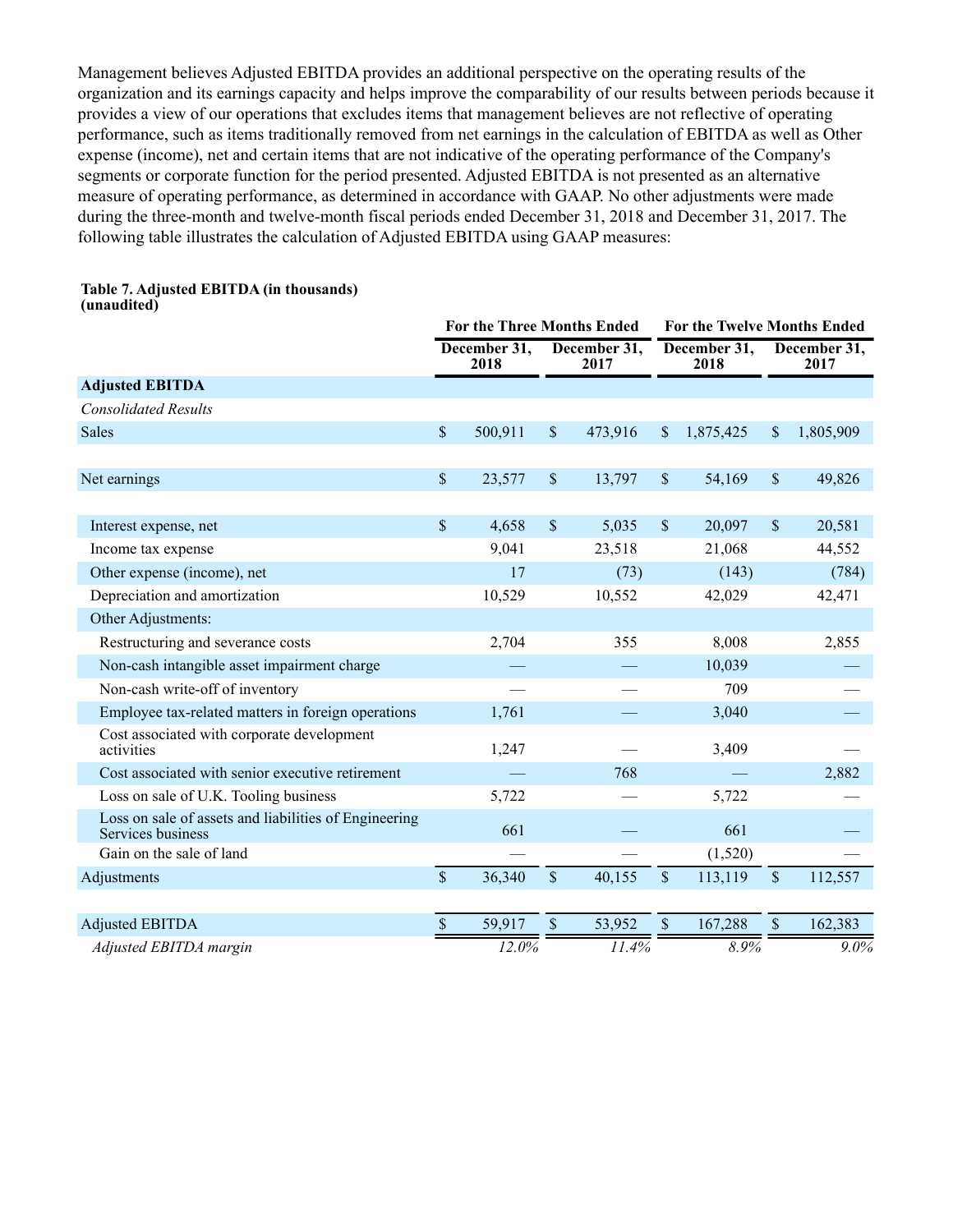**Free Cash Flow** - Free Cash Flow is defined as GAAP "Net cash provided by (used in) operating activities" in a period less "Expenditures for property, plant & equipment" in the same period. Management believes Free Cash Flow provides an important perspective on our ability to generate cash from our business operations and, as such, that it is an important financial measure for use in evaluating the Company's financial performance. Free Cash Flow should not be viewed as representing the residual cash flow available for discretionary expenditures such as dividends to shareholders or acquisitions, as it may exclude certain mandatory expenditures such as repayment of maturing debt and other contractual obligations. Management uses Free Cash Flow internally to assess overall liquidity. The following table illustrates the calculation of Free Cash Flow using "Net cash provided by (used in) operating activities" and "Expenditures for property, plant & equipment", GAAP measures from the Condensed Consolidated Statements of Cash Flows included in this release.

#### **Table 8. Free Cash Flow (in thousands) (unaudited)**

|                                                |  | For the Twelve<br><b>Months Ended</b> | <b>For the Nine</b><br><b>Months Ended</b> | For the Three<br><b>Months Ended</b> |
|------------------------------------------------|--|---------------------------------------|--------------------------------------------|--------------------------------------|
|                                                |  | December 31,<br>2018                  | September 28,<br>2018                      | December 31,<br>2018                 |
| Net cash provided by operating activities      |  | 162.368                               | 127.398                                    | 34,970                               |
| Expenditures for property, plant $&$ equipment |  | (29, 871)                             | (23, 630)                                  | (6,241)                              |
| Free Cash Flow                                 |  | 132,497                               | 103,768                                    | 28,729                               |

| Table 9. Free Cash Flow - 2019 Outlook (in millions) |   | 2019 Outlook          |  |        |
|------------------------------------------------------|---|-----------------------|--|--------|
| Free Cash Flow:                                      |   |                       |  |        |
| Net cash provided by operating activities            | S | $105.0 \text{ to }$ S |  | 125.0  |
| Less: Expenditures for property, plant and equipment |   | $(35.0)$ to           |  | (35.0) |
| Free Cash Flow                                       |   | $70.0$ to             |  | 90.0   |

**Debt to Capitalization Ratio** - Debt to Capitalization Ratio is calculated by dividing debt by capitalization. Debt is defined as GAAP "Current portion of long-term debt" plus "Long-term debt, excluding current portion". Capitalization is defined as Debt plus GAAP "Total shareholders' equity". Management believes that Debt to Capitalization Ratio is a measurement of financial leverage and provides an insight into the financial structure of the Company and its financial strength. The following table illustrates the calculation of Debt to Capitalization Ratio using GAAP measures from the Condensed Consolidated Balance Sheets included in this release.

#### **Table 10. Debt to Capitalization Ratio (in thousands) (unaudited)**

|                                                                       |   | December 31,<br>2018 |   | December 31,<br>2017 |
|-----------------------------------------------------------------------|---|----------------------|---|----------------------|
| Current portion of long-term debt                                     | S | 9,375                |   | 7,500                |
| Long-term debt, excluding current portion, net of debt issuance costs |   | 284,256              |   | 391,651              |
| Debt                                                                  | S | 293,631              | S | 399,151              |
| Total shareholders' equity                                            |   | 633,157              |   | 635,656              |
| Capitalization                                                        |   | 926,788              | S | 1,034,807            |
| Debt to Capitalization Ratio                                          |   | 31 7%                |   | 38.6%                |

**Adjusted Net Earnings and Adjusted Diluted Earnings Per Share** - Adjusted Net Earnings and Adjusted Diluted Earnings per Share are defined as GAAP "Net earnings" and "Diluted earnings per share", less items that are not indicative of the operating performance of the business for the periods presented. These items are included in the reconciliation below. Management uses Adjusted Net Earnings and Adjusted Diluted Earnings per Share to evaluate performance period over period, to analyze the underlying trends in our business and to assess its performance relative to its competitors. We believe that this information is useful for investors and financial institutions seeking to analyze and compare companies on the basis of operating performance.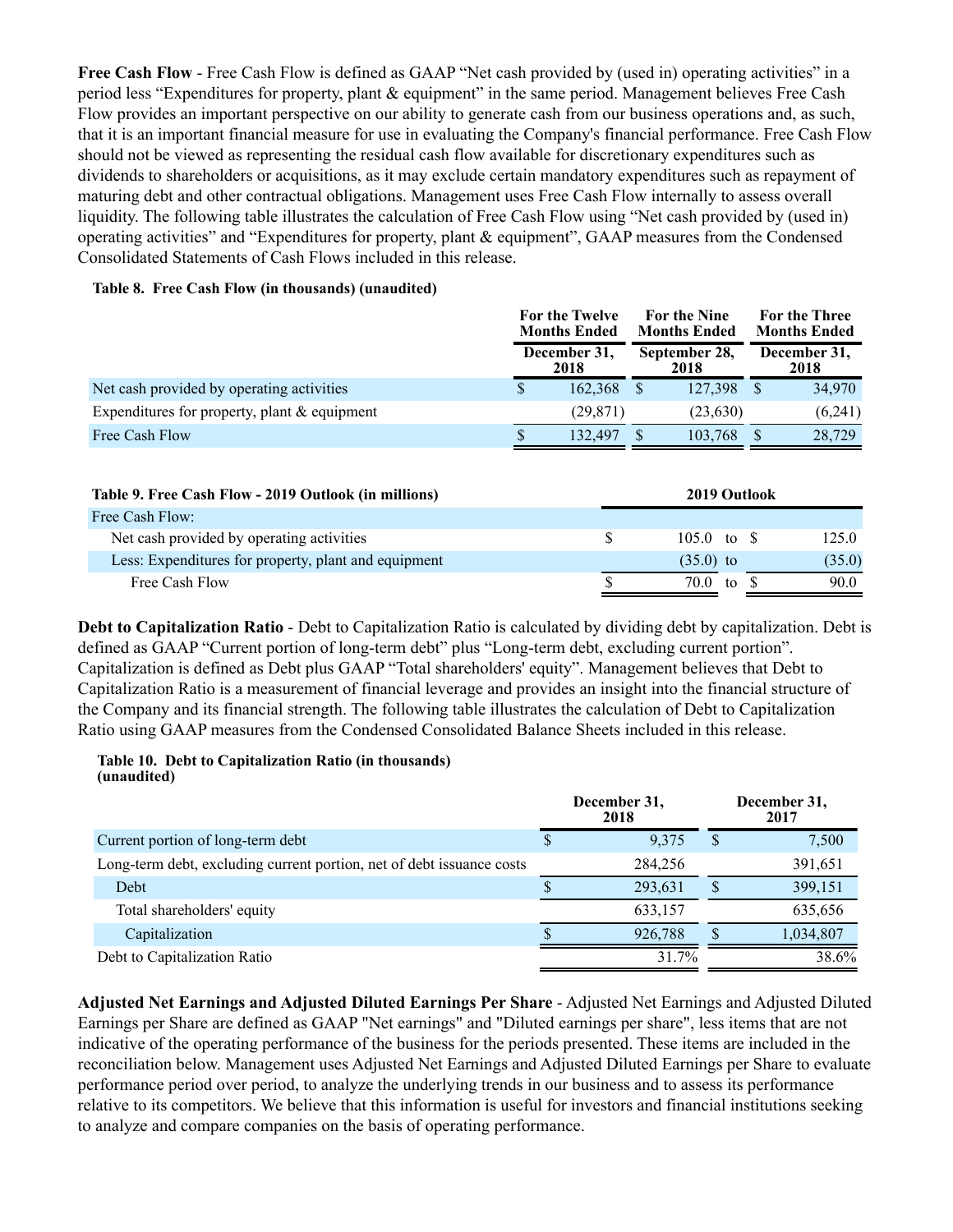The following table illustrates the calculation of Adjusted Net Earnings and Adjusted Diluted Earnings per Share using "Net earnings" and "Diluted earnings per share" from the "Consolidated Statements of Operations" included in the Company's Form 10-K filed with the Securities and Exchange Commission on February 25, 2019.

## **Table 11. Adjusted Net Earnings and Adjusted Diluted Earnings per Share**

#### **(In thousands except per share amounts) (unaudited)**

|                                                                                              |              | <b>For the Three Months Ended</b> |                      |              | For the Twelve Months Ended |             |                      |  |
|----------------------------------------------------------------------------------------------|--------------|-----------------------------------|----------------------|--------------|-----------------------------|-------------|----------------------|--|
|                                                                                              |              | December 31,<br>2018              | December 31,<br>2017 |              | December 31,<br>2018        |             | December 31,<br>2017 |  |
| Adjustments to Net Earnings, pre tax                                                         |              |                                   |                      |              |                             |             |                      |  |
| Restructuring and severance costs at Aerospace                                               | $\mathbb{S}$ | 2,305                             | \$<br>161            | \$           | 7,016                       | \$          | 2,661                |  |
| Restructuring and severance costs at Distribution                                            |              | 62                                | 194                  |              | 655                         |             | 194                  |  |
| Restructuring and severance costs at Corporate                                               |              | 337                               |                      |              | 337                         |             |                      |  |
| Non-cash non-tax write-off of inventory                                                      |              |                                   |                      |              | 709                         |             |                      |  |
| Employee tax-related matters in foreign operations                                           |              | 1,761                             |                      |              | 3,040                       |             |                      |  |
| Cost associated with corporate development activities                                        |              | 1,247                             |                      |              | 3,409                       |             |                      |  |
| Senior executive separation costs                                                            |              |                                   | 768                  |              |                             |             | 2,882                |  |
| Loss on sale of assets and liabilities of Engineering<br>Services business                   |              | 661                               |                      |              | 661                         |             |                      |  |
| Gain on the sale of land                                                                     |              |                                   |                      |              | (1,520)                     |             |                      |  |
| Non-cash non-tax intangible asset impairment charge                                          |              |                                   |                      |              | 10,039                      |             |                      |  |
| Loss on sale of U.K. Tooling business                                                        |              | 5,722                             |                      |              | 5,722                       |             |                      |  |
| Tax expense associated with the revaluation of U.S.<br>deferred tax assets due to tax reform |              |                                   | 9,733                |              |                             |             | 9,733                |  |
| Adjustments, pre tax                                                                         | $\mathbb S$  | 12,095                            | \$<br>10,856         | $\mathbb{S}$ | 30,068                      | $\mathbb S$ | 15,470               |  |
|                                                                                              |              |                                   |                      |              |                             |             |                      |  |
| Tax Effect of Adjustments to Net Earnings                                                    |              |                                   |                      |              |                             |             |                      |  |
| Restructuring and severance costs at Aerospace                                               | \$           | 576                               | \$<br>56             | \$           | 1,754                       | \$          | 931                  |  |
| Restructuring and severance costs at Distribution                                            |              | 16                                | 68                   |              | 164                         |             | 68                   |  |
| Restructuring and severance costs at Corporate                                               |              | 84                                |                      |              | 84                          |             |                      |  |
| Non-cash non-tax write-off of inventory                                                      |              |                                   |                      |              |                             |             |                      |  |
| Employee tax-related matters in foreign operations                                           |              | 115                               |                      |              | 435                         |             |                      |  |
| Cost associated with corporate development activities                                        |              | 312                               |                      |              | 852                         |             |                      |  |
| Senior executive separation costs                                                            |              |                                   | 269                  |              |                             |             | 1,009                |  |
| Loss on sale of assets and liabilities of Engineering<br>Services business                   |              | 165                               |                      |              | 165                         |             |                      |  |
| Gain on the sale of land                                                                     |              |                                   |                      |              | (380)                       |             |                      |  |
| Non-cash non-tax intangible asset impairment charge                                          |              |                                   |                      |              |                             |             |                      |  |
| Loss on sale of U.K. Tooling business                                                        |              |                                   |                      |              |                             |             |                      |  |
| Tax expense associated with the revaluation of U.S.<br>deferred tax assets due to tax reform |              |                                   |                      |              |                             |             |                      |  |
| Tax effect of Adjustments                                                                    | \$           | 1,268                             | \$<br>393            | \$           | 3,074                       | \$          | 2,008                |  |
|                                                                                              |              |                                   |                      |              |                             |             |                      |  |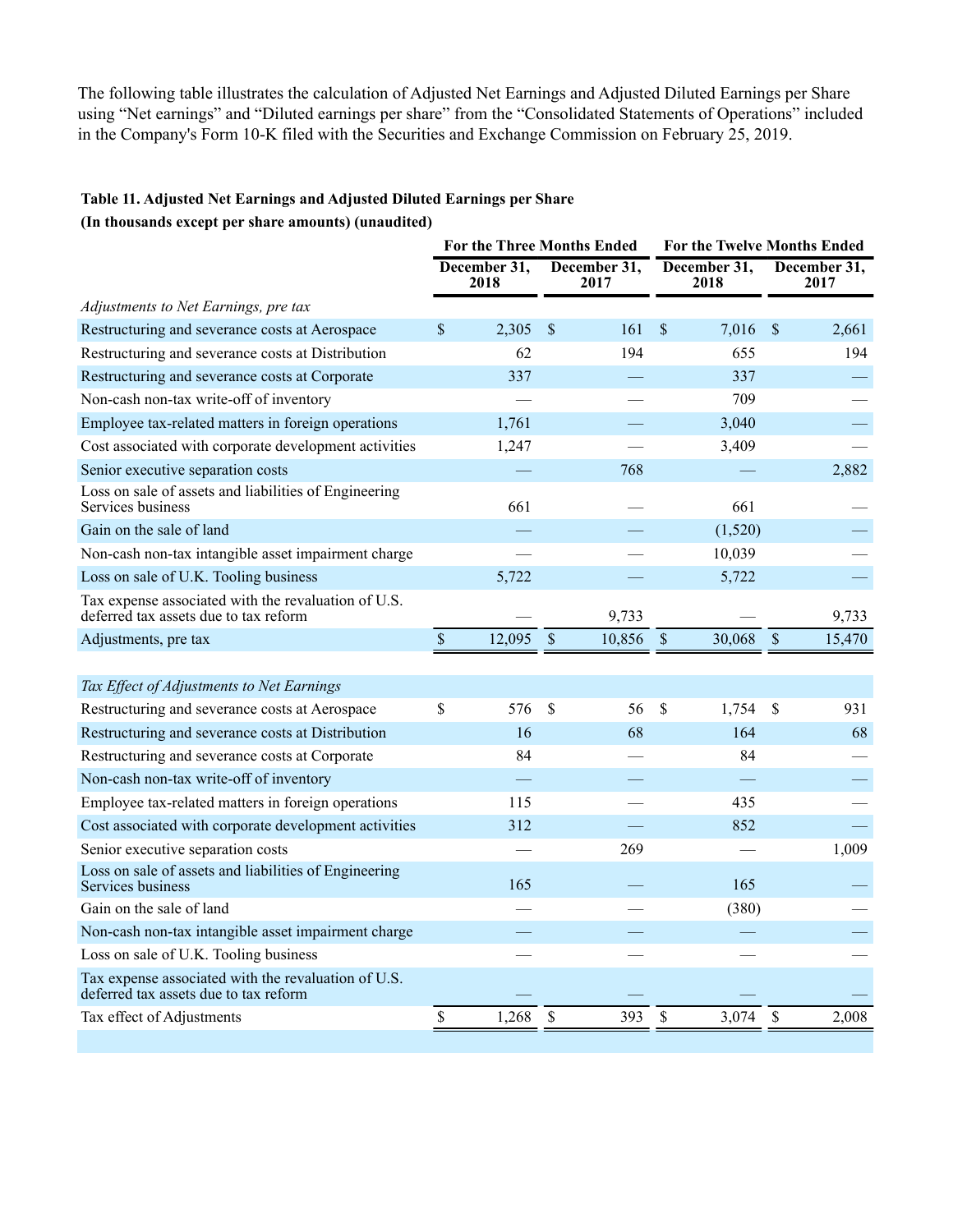# **Table 11. Adjusted Net Earnings and Adjusted Diluted Earnings per Share**

# **(In thousands except per share amounts) (unaudited)**

|                                                                                              |                      | <b>For the Three Months Ended</b> | <b>For the Twelve Months Ended</b> |                      |                           |                      |
|----------------------------------------------------------------------------------------------|----------------------|-----------------------------------|------------------------------------|----------------------|---------------------------|----------------------|
|                                                                                              | December 31,<br>2018 | December 31,<br>2017              |                                    | December 31,<br>2018 |                           | December 31,<br>2017 |
| Adjustments to Net Earnings, net of tax                                                      |                      |                                   |                                    |                      |                           |                      |
| GAAP Net Earnings, as reported                                                               | \$<br>23,577         | \$<br>13,797                      | $\boldsymbol{\mathsf{S}}$          | 54,169               | $\mathbb{S}$              | 49,826               |
| Restructuring and severance costs at Aerospace                                               | 1,729                | 105                               |                                    | 5,262                |                           | 1,730                |
| Restructuring and severance costs at Distribution                                            | 46                   | 126                               |                                    | 491                  |                           | 126                  |
| Restructuring and severance costs at Corporate                                               | 253                  |                                   |                                    | 253                  |                           |                      |
| Non-cash non-tax write-off of inventory                                                      |                      |                                   |                                    | 709                  |                           |                      |
| Employee tax-related matters in foreign operations                                           | 1,646                |                                   |                                    | 2,605                |                           |                      |
| Cost associated with corporate development activities                                        | 935                  |                                   |                                    | 2,557                |                           |                      |
| Senior executive separation costs                                                            |                      | 499                               |                                    |                      |                           | 1,873                |
| Loss on sale of assets and liabilities of Engineering<br>Services business                   | 496                  |                                   |                                    | 496                  |                           |                      |
| Gain on the sale of land                                                                     |                      |                                   |                                    | (1,140)              |                           |                      |
| Non-cash non-tax intangible asset impairment charge                                          |                      |                                   |                                    | 10,039               |                           |                      |
| Loss on sale of U.K. Tooling business                                                        | 5,722                |                                   |                                    | 5,722                |                           |                      |
| Tax expense associated with the revaluation of U.S.<br>deferred tax assets due to tax reform |                      | 9,733                             |                                    |                      |                           | 9,733                |
| <b>Adjusted Net Earnings</b>                                                                 | \$<br>34,404         | \$<br>24,260                      | \$                                 | 81,163               | $\boldsymbol{\mathsf{S}}$ | 63,288               |
|                                                                                              |                      |                                   |                                    |                      |                           |                      |
| Calculation of Adjusted Diluted Earnings per Share                                           |                      |                                   |                                    |                      |                           |                      |
| GAAP diluted earnings per share                                                              | \$<br>0.84           | \$<br>0.49                        | $\boldsymbol{\mathsf{S}}$          | 1.92                 | $\mathbb{S}$              | 1.75                 |
| Restructuring and severance costs at Aerospace                                               | 0.06                 |                                   |                                    | 0.19                 |                           | 0.06                 |
| Restructuring and severance costs at Distribution                                            |                      |                                   |                                    | 0.01                 |                           |                      |
| Restructuring and severance costs at Corporate                                               | 0.01                 |                                   |                                    | 0.01                 |                           |                      |
| Non-cash non-tax write-off of inventory                                                      |                      |                                   |                                    | 0.03                 |                           |                      |
| Employee tax-related matters in foreign operations                                           | 0.06                 |                                   |                                    | 0.09                 |                           |                      |
| Cost associated with corporate development activities                                        | 0.03                 |                                   |                                    | 0.09                 |                           |                      |
| Senior executive separation costs                                                            |                      | 0.02                              |                                    |                      |                           | 0.07                 |
| Loss on sale of assets and liabilities of Engineering<br>Services business                   | 0.02                 |                                   |                                    | 0.02                 |                           |                      |
| Gain on the sale of land                                                                     |                      |                                   |                                    | (0.04)               |                           |                      |
| Non-cash non-tax intangible asset impairment charge                                          |                      |                                   |                                    | 0.36                 |                           |                      |
| Loss on sale of U.K. Tooling business                                                        | 0.20                 |                                   |                                    | 0.20                 |                           |                      |
| Tax expense associated with the revaluation of U.S.<br>deferred tax assets due to tax reform |                      | 0.35                              |                                    |                      |                           | 0.35                 |
| Adjusted Diluted Earnings per Share                                                          | \$<br>1.22           | \$<br>0.86                        | \$                                 | 2.88                 | $\mathbb S$               | 2.23                 |
|                                                                                              |                      |                                   |                                    |                      |                           |                      |
| Diluted weighted average shares outstanding                                                  | 28,119               | 28,172                            |                                    | 28,223               |                           | 28,418               |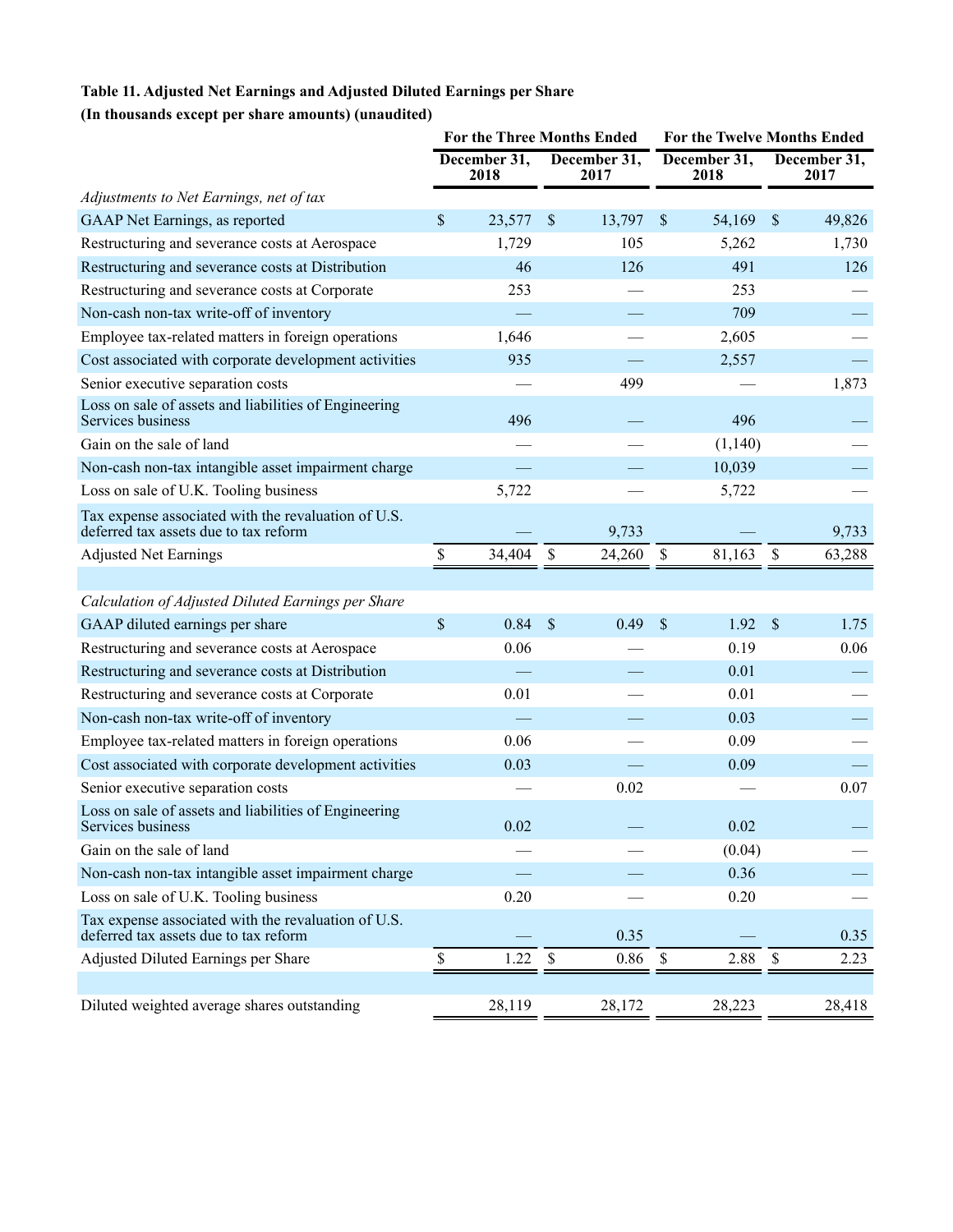**Adjusted Net Sales and Adjusted Operating Income** - Adjusted Net Sales is defined as net sales, less items not indicative of normal sales, such as revenue recorded related to the settlement of claims. Adjusted Operating Income is defined as operating income, less items that are not indicative of the operating performance of the Company's segments or corporate function for the period presented. These items are included in the reconciliation below. Management uses Adjusted Net Sales and Adjusted Operating Income to evaluate performance period over period, to analyze underlying trends in our segments and corporate function and to assess their performance relative to their competitors. We believe that this information is useful for investors and financial institutions seeking to analyze and compare companies on the basis of operating performance. The following table illustrates the calculation of Adjusted Operating Income using information found in Note 20, Segment and Geographic Information, to the Consolidated Financial Statements included in the Company's Form 10-K filed with the Securities and Exchange Commission on February 25, 2019.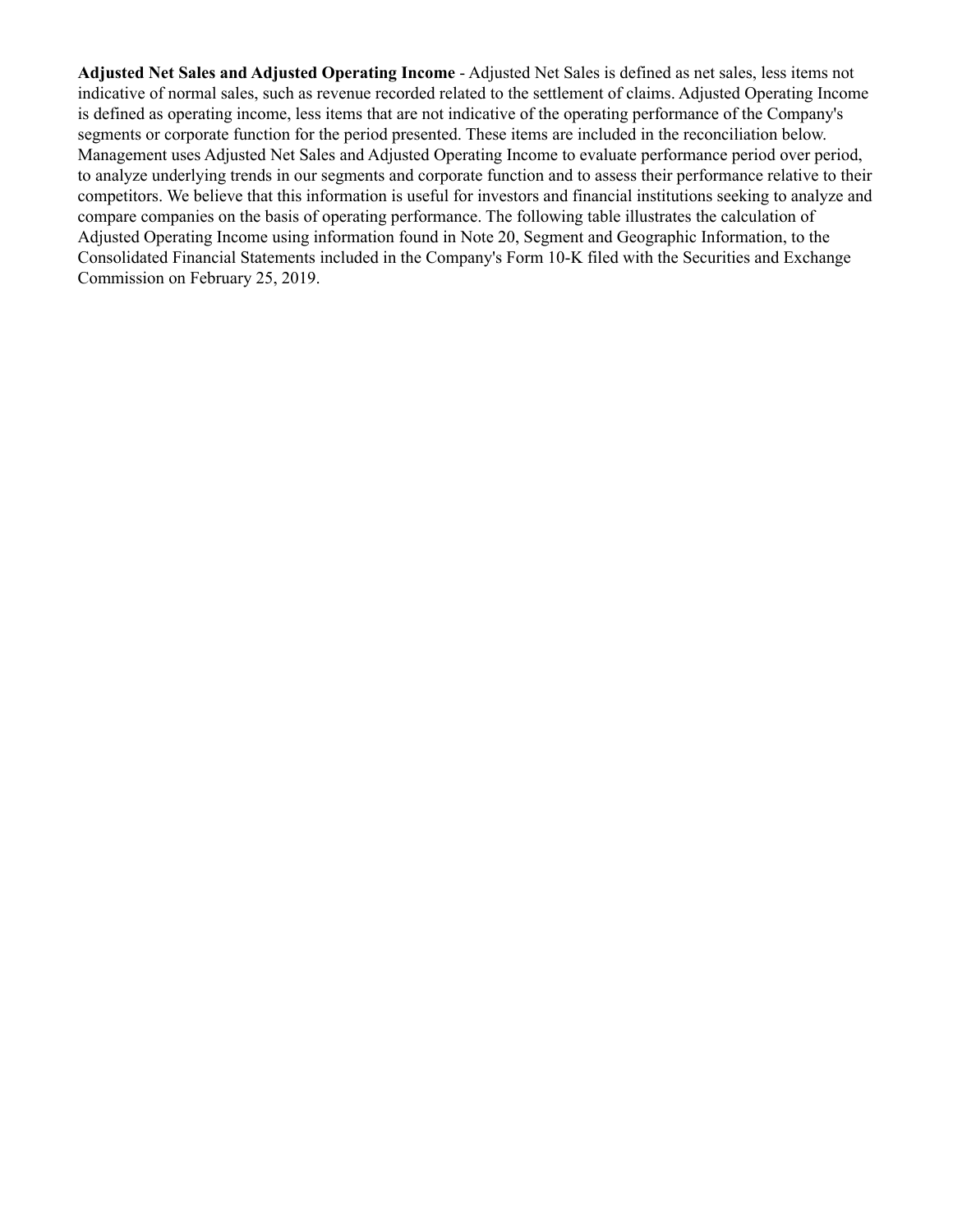## **Table 12. Adjusted Net Sales and Adjusted Operating Income (In thousands) (unaudited)**

|                                                                                | <b>For the Three Months Ended</b> |                      |             |                      |              | For the Twelve Months Ended |                           |                      |
|--------------------------------------------------------------------------------|-----------------------------------|----------------------|-------------|----------------------|--------------|-----------------------------|---------------------------|----------------------|
|                                                                                |                                   | December 31,<br>2018 |             | December 31,<br>2017 |              | December 31,<br>2018        |                           | December 31,<br>2017 |
| DISTRIBUTION SEGMENT OPERATING<br><b>INCOME:</b>                               |                                   |                      |             |                      |              |                             |                           |                      |
| Net Sales                                                                      | \$                                | 280,052              | \$          | 263,000              | \$           | 1,139,431                   | \$                        | 1,080,965            |
| GAAP Operating income - Distribution segment                                   |                                   | 11,557               |             | 11,207               |              | 51,529                      |                           | 51,372               |
| % of GAAP net sales                                                            |                                   | 4.1%                 |             | 4.3%                 |              | 4.5%                        |                           | 4.8%                 |
| Restructuring and severance costs                                              |                                   | 62                   |             | 194                  |              | 655                         |                           | 194                  |
| Adjusted Operating Income - Distribution segment                               | $\sqrt{\ }$                       | 11,619               | $\sqrt{\ }$ | 11,401               | $\sqrt{\ }$  | 52,184                      | $\mathcal{S}$             | 51,566               |
| % of net sales                                                                 |                                   | 4.1%                 |             | 4.3%                 |              | 4.6%                        |                           | 4.8%                 |
| <b>AEROSPACE SEGMENT OPERATING</b><br><b>INCOME:</b>                           |                                   |                      |             |                      |              |                             |                           |                      |
| Net Sales                                                                      | \$                                | 220,859              | \$          | 210,916              | \$           | 735,994                     | \$                        | 724,944              |
| GAAP Operating income - Aerospace segment                                      |                                   | 41,748               |             | 44,594               |              | 94,357                      |                           | 117,654              |
| % of GAAP net sales                                                            |                                   | 18.9%                |             | 21.1%                |              | 12.8%                       |                           | 16.2%                |
| Restructuring and severance costs                                              |                                   | 2,305                |             | 161                  |              | 7,016                       |                           | 2,661                |
| Non-cash intangible asset impairment charge                                    |                                   |                      |             |                      |              | 10,039                      |                           |                      |
| Non-cash write-off of inventory                                                |                                   |                      |             |                      |              | 709                         |                           |                      |
| Employee tax-related matters in foreign operations                             |                                   | 1,761                |             |                      |              | 3,040                       |                           |                      |
| Adjusted Operating Income - Aerospace segment                                  | $\sqrt{\ }$                       | 45,814               | $\sqrt{\ }$ | 44,755               | \$           | 115,161                     | $\boldsymbol{\mathsf{S}}$ | 120,315              |
| % of GAAP net sales                                                            |                                   | 20.7%                |             | 21.2%                |              | 15.6%                       |                           | 16.6%                |
| <b>CORPORATE EXPENSE:</b>                                                      |                                   |                      |             |                      |              |                             |                           |                      |
| <b>GAAP</b> Corporate Expense                                                  | \$                                | (12, 846)            | \$          | (14, 416)            | \$           | (58, 800)                   | \$                        | (58, 163)            |
| Cost associated with corporate development activities                          |                                   | 1,247                |             |                      |              | 3,409                       |                           |                      |
| Restructuring and severance costs                                              |                                   | 337                  |             |                      |              | 337                         |                           |                      |
| Senior executive separation costs                                              |                                   |                      |             | 768                  |              |                             |                           | 2,882                |
| <b>Adjusted Corporate Expense</b>                                              | $\overline{\mathcal{S}}$          | (11,262)             | $\mathbb S$ | (13, 648)            | $\mathbb{S}$ | (55,054)                    | \$                        | (55,281)             |
| <b>CONSOLIDATED OPERATING INCOME:</b>                                          |                                   |                      |             |                      |              |                             |                           |                      |
| Net Sales                                                                      | \$                                | 500,911              | \$          | 473,916              | \$           | 1,875,425                   | \$                        | 1,805,909            |
| GAAP - Operating income                                                        |                                   | 34,209               |             | 41,424               |              | 83,064                      |                           | 111,119              |
| % of GAAP net sales                                                            |                                   | 6.8%                 |             | 8.7%                 |              | 4.4%                        |                           | 6.2%                 |
| Restructuring and severance costs at Distribution                              |                                   | 62                   |             | 194                  |              | 655                         |                           | 194                  |
| Restructuring and severance costs at Aerospace                                 |                                   | 2,305                |             | 161                  |              | 7,016                       |                           | 2,661                |
| Restructuring and severance costs at Corporate                                 |                                   | 337                  |             |                      |              | 337                         |                           |                      |
| Non-cash non-tax intangible asset impairment charge                            |                                   |                      |             |                      |              | 10,039                      |                           |                      |
| Non-cash non-tax write-off of inventory                                        |                                   |                      |             |                      |              | 709                         |                           |                      |
| Employee tax-related matters in foreign operations                             |                                   | 1,761                |             |                      |              | 3,040                       |                           |                      |
| Cost associated with corporate development activities                          |                                   | 1,247                |             |                      |              | 3,409                       |                           |                      |
| Senior executive separation costs                                              |                                   |                      |             | 768                  |              |                             |                           | 2,882                |
| Loss on the sale of assets and liabilities of Engineering<br>Services business |                                   | 661                  |             |                      |              | 661                         |                           |                      |
| Loss on the sale of U.K. Tooling business                                      |                                   | 5,722                |             |                      |              | 5,722                       |                           |                      |
| Gain on the sale of land                                                       |                                   |                      |             |                      |              | (1,520)                     |                           |                      |
| <b>Adjusted Operating Income</b>                                               | \$                                | 46,304               | \$          | 42,547               | \$           | 113,132                     | \$                        | 116,856              |
| % of GAAP net sales                                                            |                                   | 9.2%                 |             | 9.0%                 |              | 6.0%                        |                           | 6.5%                 |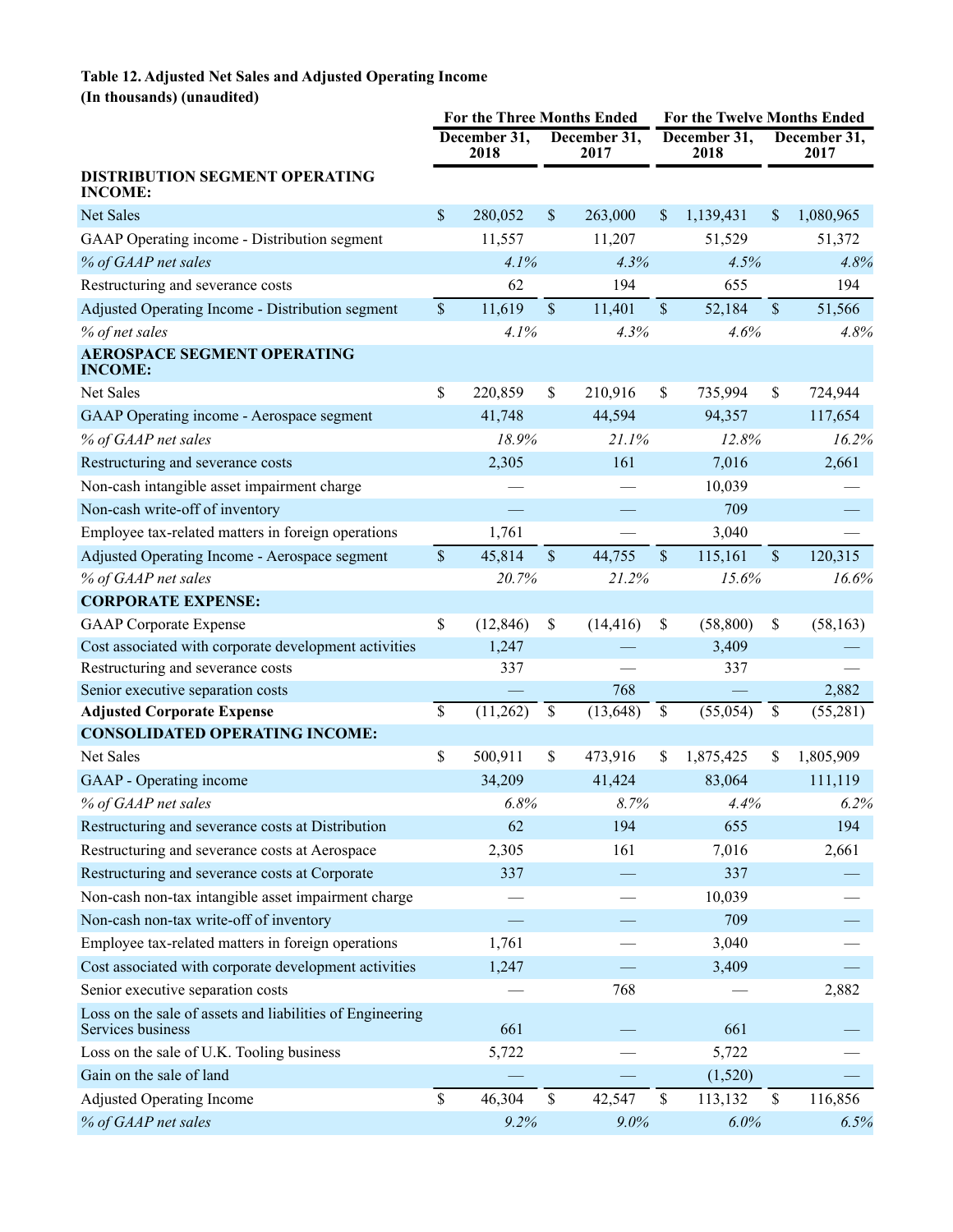#### **FORWARD-LOOKING STATEMENTS**

This release contains "forward-looking statements" within the meaning of the safe harbor provisions of the U.S. Private Securities Litigation Reform Act of 1995. Forward-looking statements also may be included in other publicly available documents issued by the Company and in oral statements made by our officers and representatives from time to time. These forward-looking statements are intended to provide management's current expectations or plans for our future operating and financial performance, based on assumptions currently believed to be valid. They can be identified by the use of words such as "anticipate," "intend," "plan," "goal," "seek," "believe," "project," "estimate," "expect," "strategy," "future," "likely," "may," "should," "would," "could," "will" and other words of similar meaning in connection with a discussion of future operating or financial performance. Examples of forward looking statements include, among others, statements relating to future sales, earnings, cash flows, results of operations, uses of cash and other measures of financial performance.

*Because forward-looking statements relate to the future, they are subject to inherent risks, uncertainties and other factors that may cause the Company's actual results and financial condition to differ materially from those expressed or implied in the forward-looking statements. Such risks, uncertainties and other factors include, among others: (i) changes in domestic and foreign economic and competitive conditions in markets served by the Company, particularly the defense, commercial aviation and industrial production markets; (ii) changes in government and customer priorities and requirements (including cost-cutting initiatives, government and customer shut-downs, the potential deferral of awards, terminations or reductions of expenditures to respond to the priorities of Congress and the Administration, or budgetary cuts resulting from Congressional actions or automatic sequestration); (iii) changes in geopolitical conditions in countries where the Company does or intends to do business; (iv) the successful conclusion of competitions for government programs (including new, follow-on and successor programs) and thereafter successful contract negotiations with government authorities (both foreign and domestic) for the terms and conditions of the programs; (v) the timely receipt of any necessary export approvals and/or other licenses or authorizations from the U.S. Government; (vi) timely satisfaction or fulfillment of material contractual conditions precedents in customer purchase orders, contracts, or similar arrangements; (vii) the existence of standard government contract provisions permitting renegotiation of terms and termination for the convenience of the government; (viii) the successful resolution of government inquiries or investigations relating to our businesses and programs; (ix) risks and uncertainties associated with the successful implementation and ramp up of significant new programs, including the ability to manufacture the products to the detailed specifications required and recover start-up costs and other investments in the programs; (x) potential difficulties associated with variable acceptance test results, given sensitive production materials and extreme test parameters; (xi) the receipt and successful execution of production orders under the Company's existing U.S. government JPF contract, including the exercise of all contract options and receipt of orders from allied militaries, but excluding any next generation programmable fuze programs, as all have been assumed in connection with goodwill impairment evaluations; (xii) the continued support of the existing K-MAX® helicopter fleet, including sale of existing K-MAX® spare parts inventory and the receipt of orders for new aircraft sufficient to recover our investments in the K-MAX® production line; (xiii) the accuracy of current cost estimates associated with environmental remediation activities; (xiv) the profitable integration of acquired businesses into the Company's operations; (xv) the ability to implement our ERP systems in a cost-effective and efficient manner, limiting disruption to our business, and allowing us to capture their planned benefits while maintaining an adequate internal control environment; (xvi) the ability to recover from cyber-based or other security attacks, information technology failures or other disruptions; (xvii) changes in supplier sales or vendor incentive policies; (xviii) the ability of our suppliers to satisfy their performance obligations; (xix) the effects of price increases or decreases; (xx) the effects of pension regulations, pension plan assumptions, pension plan asset performance, future contributions and the pension freeze, including the ultimate determination of the U.S. Government's share of any pension curtailment adjustment calculated in accordance with CAS 413; (xxi) future levels of indebtedness and capital expenditures; (xxii) the continued availability of raw materials and other commodities in adequate supplies and the effect of increased costs for such items; (xxiii) the effects of currency exchange rates and foreign competition on future operations; (xxiv) changes in laws and regulations, taxes, interest rates, inflation rates and general business conditions; (xxv) the effects, if any, of the UK's exit from the EU; (xxvi) future repurchases and/or issuances of common stock; (xxvii) the occurrence of unanticipated restructuring costs or the failure to realize anticipated savings or benefits from past or future expense reduction actions; (xxviii) the ability to recruit and retain skilled employees; and (xxix) other risks and uncertainties set forth herein and in our 2018 Form 10-K February 25, 2019.*

Any forward-looking information provided in this release should be considered with these factors in mind. We assume no obligation to update any forward-looking statements contained in this report.

Contact: James Coogan V.P., Investor Relations (860) 243-6342 James.Coogan@kaman.com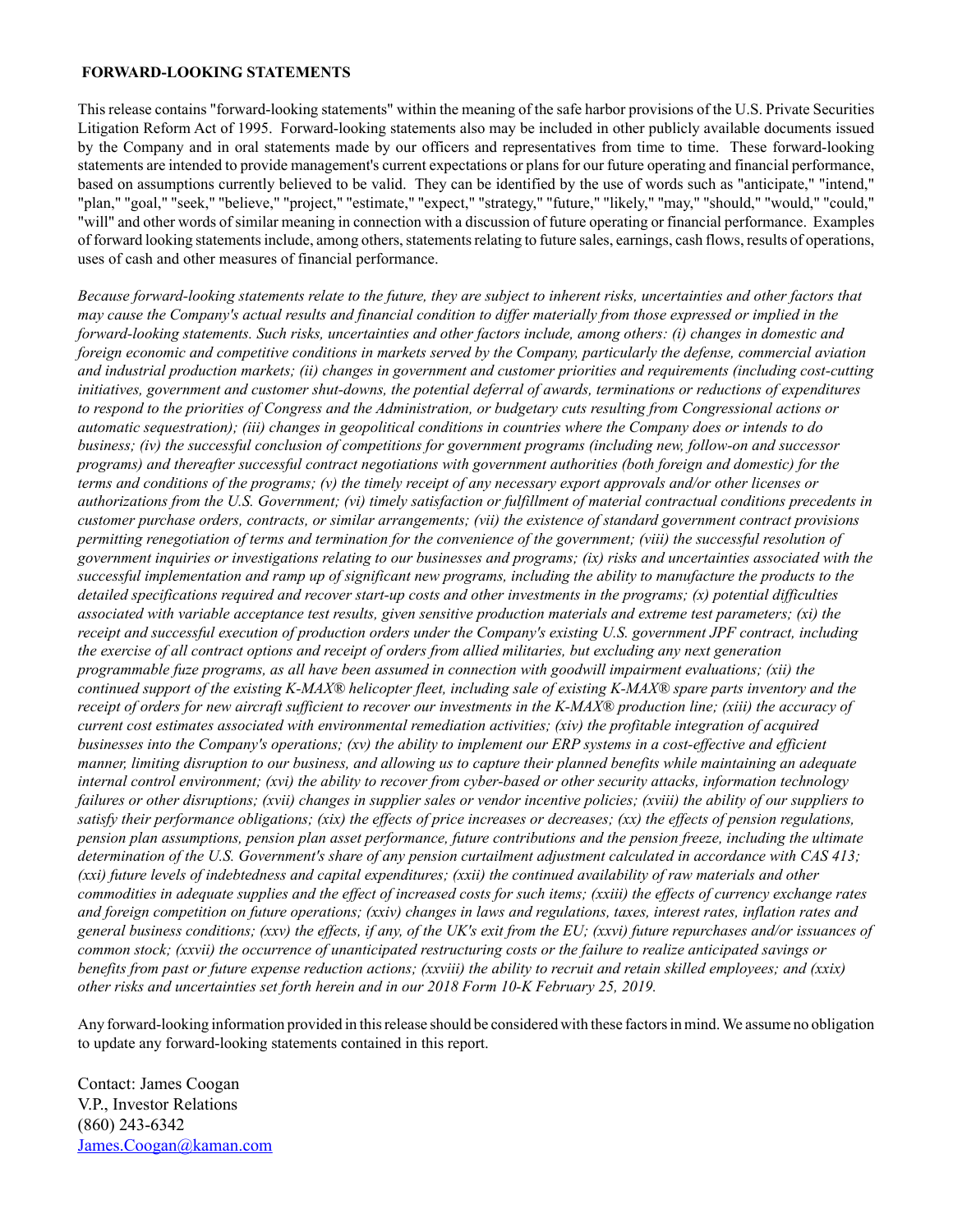## **KAMAN CORPORATION AND SUBSIDIARIES**

**Condensed Consolidated Statements of Operations**

*(In thousands, except per share amounts) (unaudited)*

|                                                                  | <b>For the Three Months Ended</b> |                      |                          | <b>For the Twelve Months Ended</b> |                         |                      |                           |                      |
|------------------------------------------------------------------|-----------------------------------|----------------------|--------------------------|------------------------------------|-------------------------|----------------------|---------------------------|----------------------|
|                                                                  |                                   | December 31,<br>2018 |                          | December 31,<br>2017               |                         | December 31,<br>2018 |                           | December 31,<br>2017 |
| Net sales                                                        | $\overline{\mathbb{S}}$           | 500,911              | $\overline{\mathcal{S}}$ | 473,916                            | $\overline{\mathbb{S}}$ | 1,875,425            | $\overline{\mathcal{S}}$  | 1,805,909            |
| Cost of sales                                                    |                                   | 349,182              |                          | 325,629                            |                         | 1,325,388            |                           | 1,260,318            |
| Gross profit                                                     |                                   | 151,729              |                          | 148,287                            |                         | 550,037              |                           | 545,591              |
| Selling, general and administrative expenses                     |                                   | 108,566              |                          | 106,741                            |                         | 444,904              |                           | 432,067              |
| Other intangible assets impairment                               |                                   |                      |                          |                                    |                         | 10,039               |                           |                      |
| Restructuring costs                                              |                                   | 2,704                |                          | 161                                |                         | 8,008                |                           | 2,661                |
| Loss on sale of business                                         |                                   | 5,722                |                          |                                    |                         | 5,722                |                           |                      |
| Net (gain) loss on sale of assets                                |                                   | 528                  |                          | (39)                               |                         | (1,700)              |                           | (256)                |
| Operating income                                                 |                                   | 34,209               |                          | 41,424                             |                         | 83,064               |                           | 111,119              |
| Interest expense, net                                            |                                   | 4,658                |                          | 5,035                              |                         | 20,097               |                           | 20,581               |
| Non-service pension and post retirement benefit cost<br>(income) |                                   | (3,084)              |                          | (853)                              |                         | (12, 127)            |                           | (3,056)              |
| Other (income) expense, net                                      |                                   | 17                   |                          | (73)                               |                         | (143)                |                           | (784)                |
| Earnings before income taxes                                     |                                   | 32,618               |                          | 37,315                             |                         | 75,237               |                           | 94,378               |
| Income tax expense                                               |                                   | 9,041                |                          | 23,518                             |                         | 21,068               |                           | 44,552               |
| Net earnings                                                     | $\mathbf{\hat{S}}$                | 23,577               | $\mathcal{S}$            | 13,797                             | $\mathcal{S}$           | 54,169               | $\mathbb{S}$              | 49,826               |
| Earnings per share:                                              |                                   |                      |                          |                                    |                         |                      |                           |                      |
| Basic earnings per share                                         | \$                                | 0.84                 | \$                       | 0.50                               | \$                      | 1.94                 | \$                        | 1.80                 |
| Diluted earnings per share                                       | \$                                | 0.84                 | $\mathbb{S}$             | 0.49                               | \$                      | 1.92                 | $\boldsymbol{\mathsf{S}}$ | 1.75                 |
| Weighted average shares outstanding:                             |                                   |                      |                          |                                    |                         |                      |                           |                      |
| <b>Basic</b>                                                     |                                   | 27,951               |                          | 27,837                             |                         | 27,945               |                           | 27,611               |
| Diluted                                                          |                                   | 28,119               |                          | 28,172                             |                         | 28,223               |                           | 28,418               |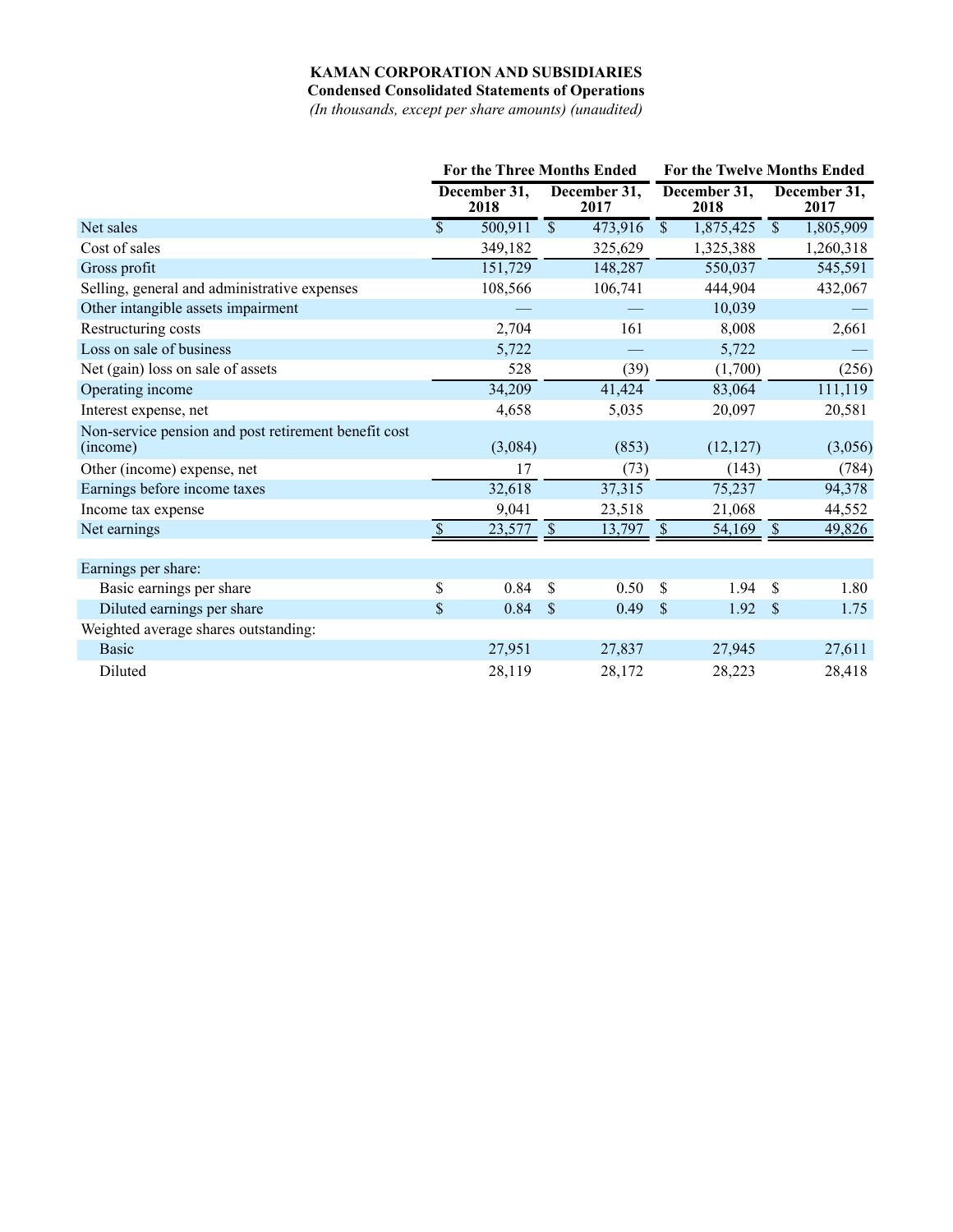## **KAMAN CORPORATION AND SUBSIDIARIES Condensed Consolidated Balance Sheets**

(*In thousands, except share and per share amounts) (unaudited)*

|                                                                                                                             | December 31,<br>2018      |           | December 31,<br>2017 |            |
|-----------------------------------------------------------------------------------------------------------------------------|---------------------------|-----------|----------------------|------------|
| <b>Assets</b>                                                                                                               |                           |           |                      |            |
| Current assets:                                                                                                             |                           |           |                      |            |
| Cash and cash equivalents                                                                                                   | $\boldsymbol{\mathsf{S}}$ | 27,711    | $\mathcal{S}$        | 36,904     |
| Accounts receivable, net                                                                                                    |                           | 301,094   |                      | 313,451    |
| Contract assets                                                                                                             |                           | 108,861   |                      |            |
| Contract costs, current portion                                                                                             |                           | 5,993     |                      |            |
| Inventories                                                                                                                 |                           | 294,912   |                      | 367,437    |
| Income tax refunds receivable                                                                                               |                           | 1,752     |                      | 2,889      |
| Other current assets                                                                                                        |                           | 32,782    |                      | 27,188     |
| Total current assets                                                                                                        |                           | 773,105   |                      | 747,869    |
| Property, plant and equipment, net of accumulated depreciation of \$262,306 and<br>$$252,611$ , respectively                |                           | 184,224   |                      | 185,452    |
| Goodwill                                                                                                                    |                           | 345,365   |                      | 351,717    |
| Other intangible assets, net                                                                                                |                           | 91,007    |                      | 117,118    |
| Deferred income taxes                                                                                                       |                           | 24,437    |                      | 27,603     |
| Contract costs, noncurrent portion                                                                                          |                           | 10,666    |                      |            |
| Other assets                                                                                                                |                           | 31,509    |                      | 25,693     |
| <b>Total</b> assets                                                                                                         | \$                        | 1,460,313 | \$                   | 1,455,452  |
| <b>Liabilities and Shareholders' Equity</b>                                                                                 |                           |           |                      |            |
| Current liabilities:                                                                                                        |                           |           |                      |            |
| Current portion of long-term debt, net of debt issuance costs                                                               | \$                        | 9,375     | $\mathcal{S}$        | 7,500      |
| Accounts payable - trade                                                                                                    |                           | 158,627   |                      | 127,591    |
| Accrued salaries and wages                                                                                                  |                           | 46,634    |                      | 48,352     |
| Contract liabilities, current portion                                                                                       |                           | 28,865    |                      |            |
| Advances on contracts                                                                                                       |                           |           |                      | 8,527      |
| Income taxes payable                                                                                                        |                           | 139       |                      | 1,517      |
| Other current liabilities                                                                                                   |                           | 54,836    |                      | 52,812     |
| Total current liabilities                                                                                                   |                           | 298,476   |                      | 246,299    |
| Long-term debt, excluding current portion, net of debt issuance costs                                                       |                           | 284,256   |                      | 391,651    |
| Deferred income taxes                                                                                                       |                           | 7,027     |                      | 8,024      |
| Underfunded pension                                                                                                         |                           | 104,988   |                      | 126,924    |
| Contract liabilities, noncurrent portion                                                                                    |                           | 78,562    |                      |            |
| Other long-term liabilities                                                                                                 |                           | 53,847    |                      | 46,898     |
| Commitments and contingencies                                                                                               |                           |           |                      |            |
| Shareholders' equity:                                                                                                       |                           |           |                      |            |
| Preferred stock, \$1 par value, 200,000 shares authorized; none outstanding                                                 |                           |           |                      |            |
| Common stock, \$1 par value, 50,000,000 shares authorized; voting; 29,544,714<br>and 29,141,467 shares issued, respectively |                           | 29,545    |                      | 29,141     |
| Additional paid-in capital                                                                                                  |                           | 200,474   |                      | 185,332    |
| Retained earnings                                                                                                           |                           | 610,103   |                      | 587,877    |
| Accumulated other comprehensive income (loss)                                                                               |                           | (134,898) |                      | (115, 814) |
| Less 1,672,917 and 1,325,975 shares of common stock, respectively, held in<br>treasury, at cost                             |                           | (72,067)  |                      | (50, 880)  |
| Total shareholders' equity                                                                                                  |                           | 633,157   |                      | 635,656    |
| Total liabilities and shareholders' equity                                                                                  | $\mathsf{\$}$             | 1,460,313 | $\mathcal{S}$        | 1,455,452  |
|                                                                                                                             |                           |           |                      |            |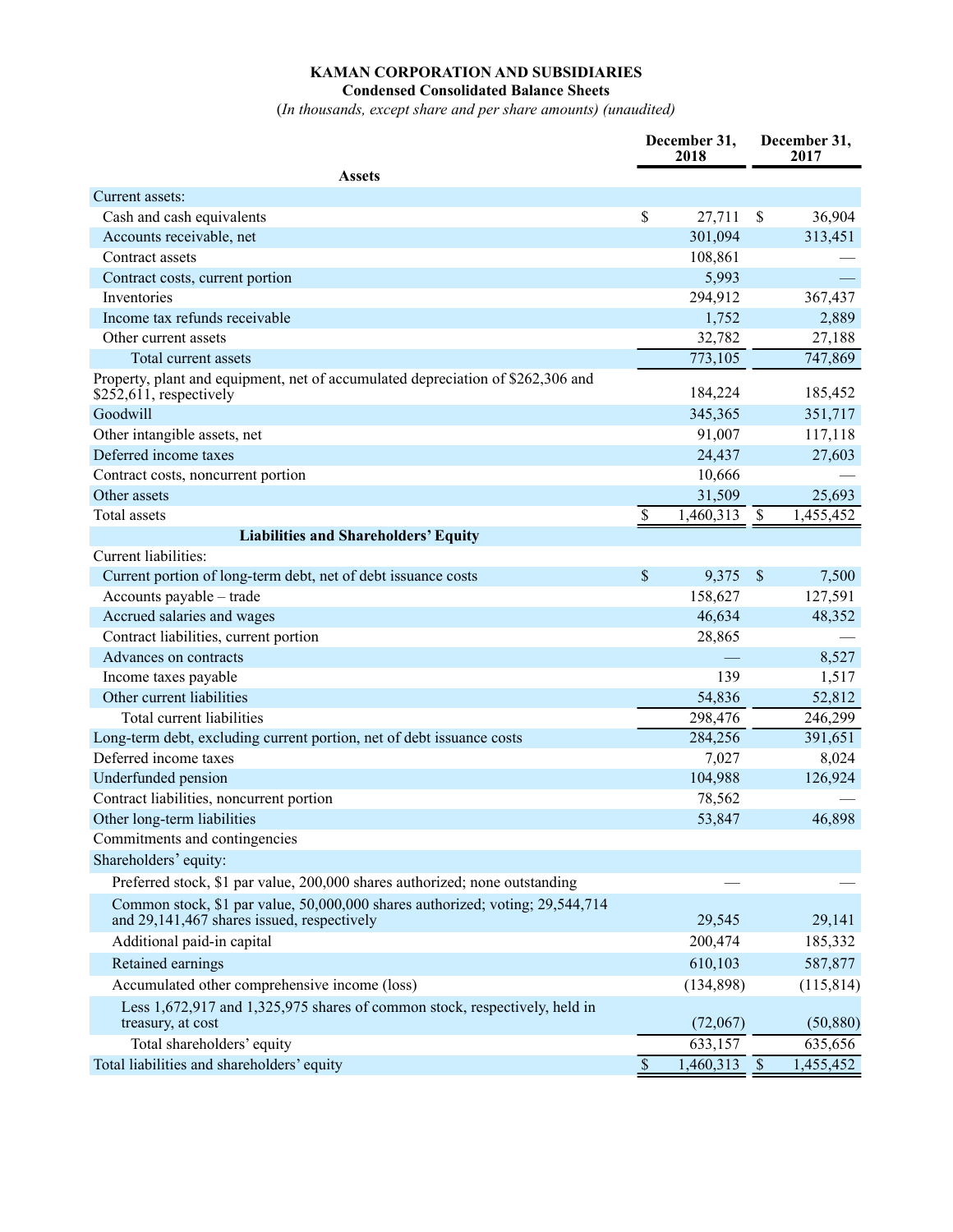## **KAMAN CORPORATION AND SUBSIDIARIES**

#### **Condensed Consolidated Statements of Cash Flows**

(*In thousands) (unaudited)*

|                                                                                     | For the Twelve Months Ended |           |                      |           |
|-------------------------------------------------------------------------------------|-----------------------------|-----------|----------------------|-----------|
|                                                                                     | December 31,<br>2018        |           | December 31,<br>2017 |           |
| <b>Cash flows from operating activities:</b>                                        |                             |           |                      |           |
| Net earnings                                                                        | \$                          | 54,169    | $\mathcal{S}$        | 49,826    |
| Adjustments to reconcile net earnings to net cash provided by operating activities: |                             |           |                      |           |
| Depreciation and amortization                                                       |                             | 42,029    |                      | 42,471    |
| Amortization of debt issuance costs                                                 |                             | 1,806     |                      | 2,014     |
| Accretion of convertible notes discount                                             |                             | 2,596     |                      | 3,410     |
| Provision for doubtful accounts                                                     |                             | 1,123     |                      | 1,094     |
| Loss on sale of business                                                            |                             | 5,722     |                      |           |
| Net gain on sale of assets                                                          |                             | (1,700)   |                      | (256)     |
| Other intangible assets impairment                                                  |                             | 10,039    |                      |           |
| Loss on debt extinguishment                                                         |                             |           |                      | 137       |
| Net loss (gain) on derivative instruments                                           |                             | 829       |                      | (1, 126)  |
| Stock compensation expense                                                          |                             | 6,505     |                      | 5,956     |
| Deferred income taxes                                                               |                             | 10,417    |                      | 24,555    |
| Changes in assets and liabilities, excluding effects of acquisitions/divestitures:  |                             |           |                      |           |
| Accounts receivable                                                                 |                             | (19,398)  |                      | (77, 560) |
| Contract assets                                                                     |                             | (27, 595) |                      |           |
| Contract costs                                                                      |                             | (5,834)   |                      |           |
| Inventories                                                                         |                             | (4,599)   |                      | 31,095    |
| Income tax refunds receivable                                                       |                             | 1,136     |                      | 3,180     |
| Other assets                                                                        |                             | (7,316)   |                      | 1,747     |
| Accounts payable - trade                                                            |                             | 30,177    |                      | 10,164    |
| <b>Contract liabilities</b>                                                         |                             | 96,034    |                      |           |
| Accrued contract losses                                                             |                             | (5)       |                      | (957)     |
| Accrued restructuring costs                                                         |                             | (355)     |                      | 1,122     |
| Advances on contracts                                                               |                             |           |                      | (4,829)   |
| Other current liabilities                                                           |                             | 1,942     |                      | (366)     |
| Income taxes payable                                                                |                             | (2,915)   |                      | 212       |
| Pension liabilities                                                                 |                             | (38, 179) |                      | (11,318)  |
| Other long-term liabilities                                                         |                             | 5,740     |                      | (686)     |
| Net cash provided by operating activities                                           |                             | 162,368   |                      | 79,885    |